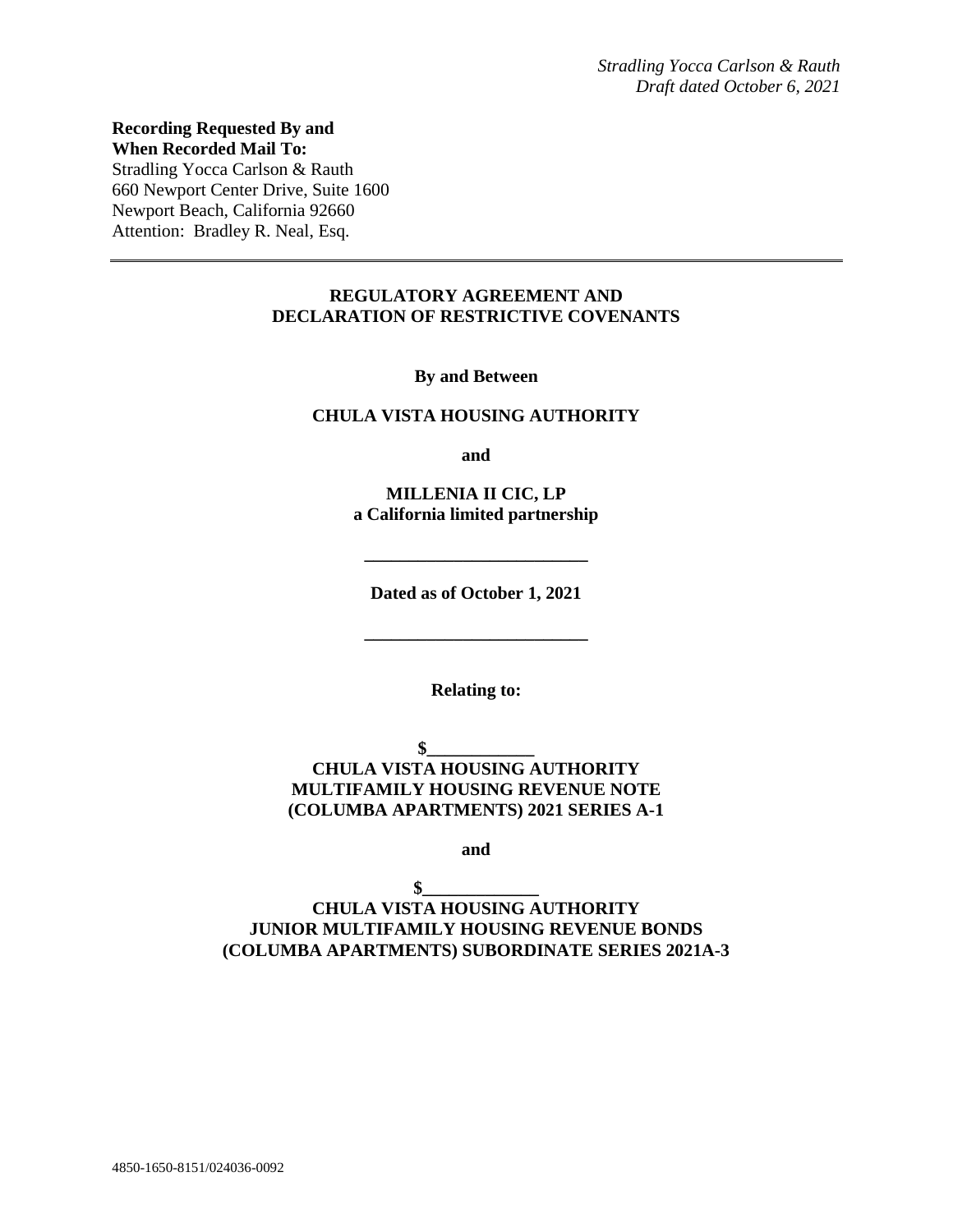### **TABLE OF CONTENTS**

| Section 1.  |                                                                         |  |
|-------------|-------------------------------------------------------------------------|--|
| Section 2.  |                                                                         |  |
| Section 3.  |                                                                         |  |
| Section 4.  | Low Income Tenants and Very Low Income Tenants; Reporting Requirements7 |  |
| Section 5.  |                                                                         |  |
| Section 6.  |                                                                         |  |
| Section 7.  |                                                                         |  |
| Section 8.  |                                                                         |  |
| Section 9.  |                                                                         |  |
| Section 10. |                                                                         |  |
| Section 11. |                                                                         |  |
| Section 12. |                                                                         |  |
| Section 13. |                                                                         |  |
| Section 14. |                                                                         |  |
| Section 15. |                                                                         |  |
| Section 16. |                                                                         |  |
| Section 17. |                                                                         |  |
| Section 18. |                                                                         |  |
| Section 19. |                                                                         |  |
| Section 20. |                                                                         |  |
| Section 21. |                                                                         |  |
| Section 22. |                                                                         |  |
| Section 23. |                                                                         |  |
| Section 24. |                                                                         |  |
| Section 25. |                                                                         |  |
| Section 26. |                                                                         |  |
| Section 27. |                                                                         |  |
| Section 28. |                                                                         |  |
| EXHIBIT A   | DESCRIPTION OF REAL PROPERTY                                            |  |

EXHIBIT B FORM OF INCOME CERTIFICATION

EXHIBIT C FORM OF CERTIFICATE OF CONTINUING PROGRAM COMPLIANCE

EXHIBIT D CDLAC RESOLUTION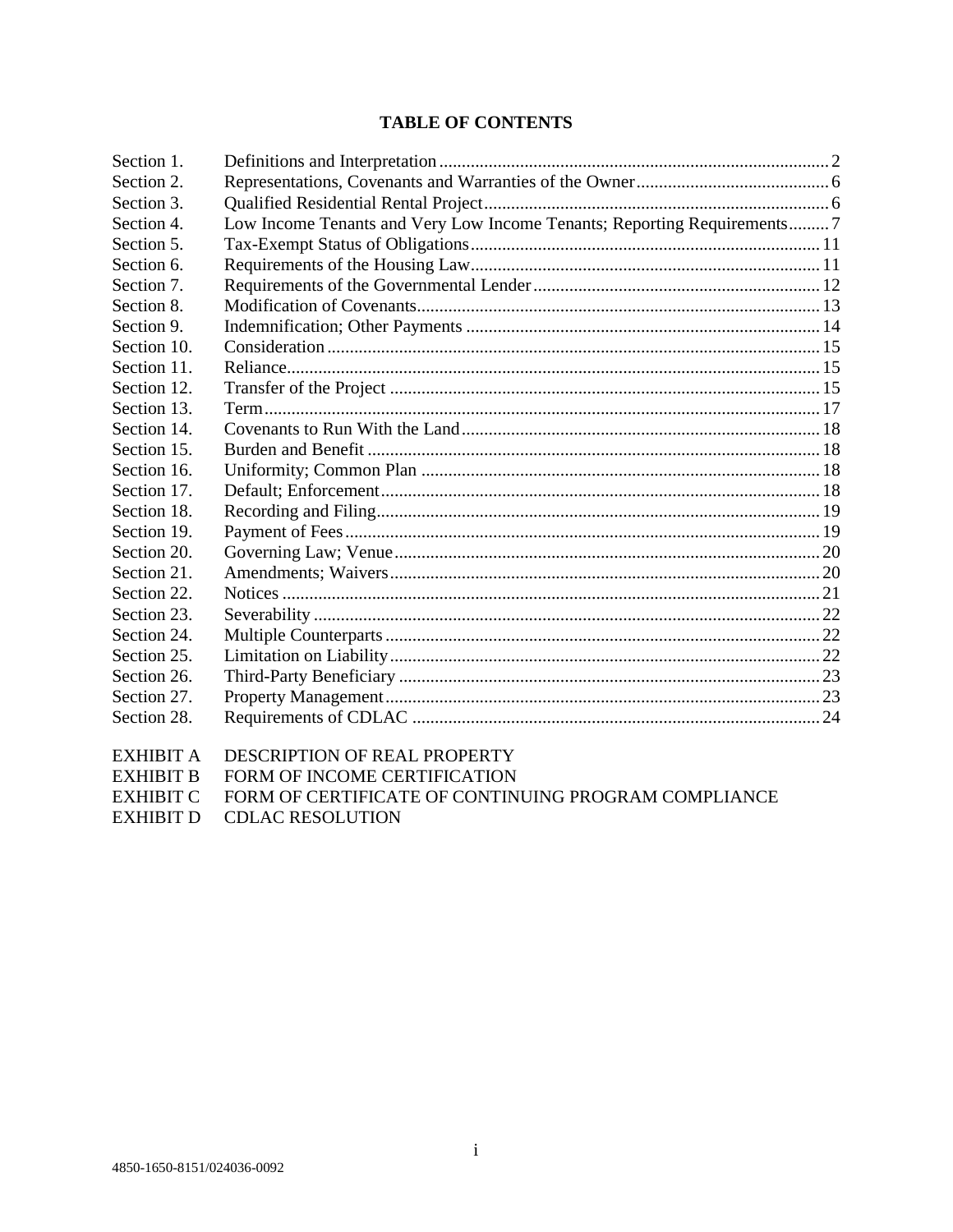### **REGULATORY AGREEMENT AND DECLARATION OF RESTRICTIVE COVENANTS**

THIS REGULATORY AGREEMENT AND DECLARATION OF RESTRICTIVE COVENANTS (as supplemented and amended from time to time, this "Regulatory Agreement") is made and entered into as of October 1, 2021, by and between the CHULA VISTA HOUSING AUTHORITY, a public body, corporate and politic, duly organized and existing under the laws of the State of California (together with any successor to its rights, duties and obligations, the "Governmental Lender"), and MILLENIA II CIC, LP, a California limited partnership, duly organized, validly existing and in good standing under the laws of the State of California (together with any successor to its rights, duties and obligations hereunder and as owner of the Project identified herein, the "Owner").

#### WITNESSETH:

WHEREAS, pursuant to Chapter 1 of Part 2 of Division 24 of the California Health and Safety Code (as amended, the "Housing Law"), and the hereinafter defined Funding Loan Agreement, the Governmental Lender has agreed to execute and deliver its Chula Vista Housing Authority Multifamily Housing Revenue Note (Columba Apartments) 2021 Series A-1 (the "Tax-Exempt Note") in the aggregate principal amount of  $\$ ;

WHEREAS, the Tax-Exempt Note will be executed and delivered pursuant to a Funding Loan Agreement, dated as of October 1, 2021 (the "Funding Loan Agreement"), among the Governmental Lender, Citibank, N.A., the Funding Lender (the "Funding Lender") and U.S. Bank National Association, as fiscal agent;

WHEREAS, the proceeds of the Tax-Exempt Note will be used to fund a portion of a loan (the "Borrower Loan" as defined in the Funding Loan Agreement) to the Owner to finance the acquisition, construction and equipping of the multifamily rental housing project known as Columba Apartments, located on the real property site described in Exhibit A hereto (as further described herein, the "Project");

WHEREAS, in addition to the Tax-Exempt Note, pursuant to and in accordance with the Housing Law, the Governmental Lender has authorized and undertaken to issue revenue bonds to be designated the Chula Vista Housing Authority Multifamily Housing Revenue Bonds (Columba Apartments), Subordinate 2021 Series A-3, in the original aggregate principal amount of \$\_\_\_\_\_\_\_\_\_\_\_ (the "Subordinate Bonds," and, together with the Tax-Exempt Note, the "Tax-Exempt Obligations") pursuant to a Subordinate Indenture of Trust, by and between the Governmental Lender and U.S. Bank National Association, as trustee (the "Subordinate Trustee"), dated as of October 1, 2021 (the "Subordinate Indenture") in order to provide additional funds necessary to finance the Project;

WHEREAS, in connection with the issuance of the Subordinate Bonds, the Governmental Lender has entered into a Subordinate Loan Agreement dated as of October 1, 2021 (the "Subordinate Loan Agreement") with the Owner and the Trustee specifying the terms and conditions under which the Governmental Lender will issue the Subordinate Bonds and use the proceeds of the sale thereof to make a subordinate loan in the original aggregate principal amount of  $\frac{1}{2}$ (the "Subordinate Loan"), to the Owner for additional financing of the Project; and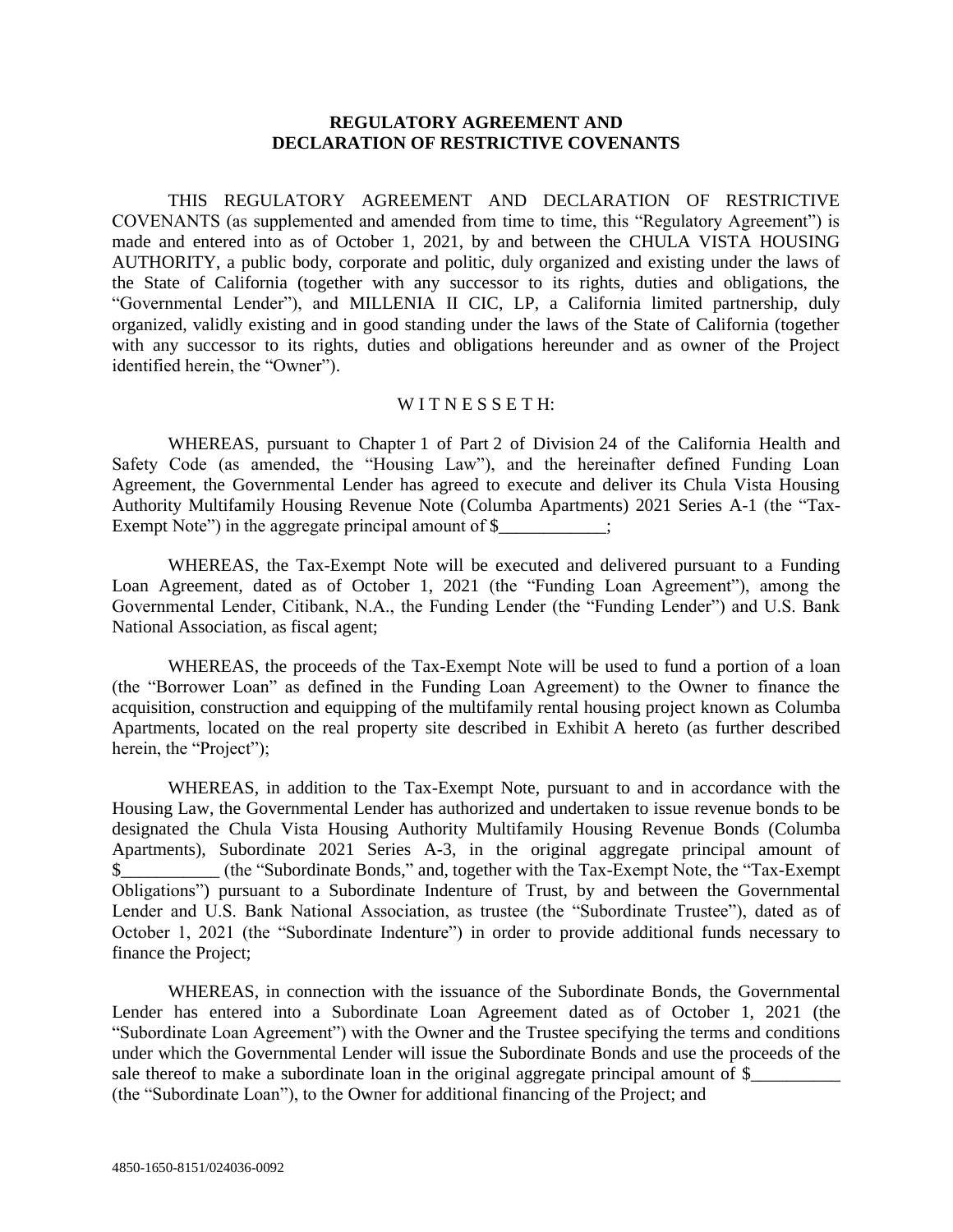WHEREAS, in order to assure the Governmental Lender and the owners of the Tax-Exempt Obligations that interest on the Tax-Exempt Obligations will be excluded from gross income for federal income tax purposes under Section 103 of the Internal Revenue Code of 1986 (the "Code"), and to satisfy the public purposes for which the Tax-Exempt Obligations are authorized to be executed and delivered or issued, as the case may be, under the Housing Law, and to satisfy the purposes of the Governmental Lender in determining to execute and deliver or issue, as the case may be, the Tax-Exempt Obligations, certain limits on the occupancy of units in the Project need to be established and certain other requirements need to be met.

NOW, THEREFORE, in consideration of the execution and delivery or issuance, as the case may be, of the Tax-Exempt Obligations by the Governmental Lender and the mutual covenants and undertakings set forth herein, and other good and valuable consideration, the receipt and sufficiency of which are hereby acknowledged, the Governmental Lender and the Owner hereby agree as follows:

Section 1. Definitions and Interpretation. Unless the context otherwise requires, the capitalized terms used herein shall have the respective meanings assigned to them in the recitals hereto, in this Section 1, or in the Funding Loan Agreement.

"Administrator" means the Governmental Lender or any administrator or program monitor appointed by the Governmental Lender to administer this Regulatory Agreement, and any successor administrator appointed by the Governmental Lender.

"Area" means the Metropolitan Statistical Area or County, as applicable, in which the Project is located, as defined by the United States Department of Housing and Urban Development.

"Available Units" means residential units in the Project that are actually occupied and residential units in the Project that are vacant and have been occupied at least once after becoming available for occupancy, provided that (a) a residential unit that is vacant on the later of (i) the date the Project is acquired or (ii) the Closing Date is not an Available Unit and does not become an Available Unit until it has been occupied for the first time after such date, and (b) a residential unit that is not available for occupancy due to renovations is not an Available Unit and does not become an Available Unit until it has been occupied for the first time after the renovations are completed.

"CDLAC" means the California Debt Limit Allocation Committee or its successors.

"CDLAC Conditions" has the meaning given such term in Section 28(a).

"CDLAC Resolution" means CDLAC Resolution No. 21-134 attached hereto as Exhibit D, adopted on April 28, 2021, and relating to the Project, as such resolution may be modified or amended from time to time.

"Certificate of Continuing Program Compliance" means the Certificate to be filed by the Owner with the Administrator, on behalf of the Governmental Lender, pursuant to Section 4(f) hereof, which shall be substantially in the form attached as Exhibit C hereto or in such other comparable form as may be provided by the Governmental Lender to the Owner, or as otherwise approved by the Governmental Lender.

"City" means the City of Chula Vista, California.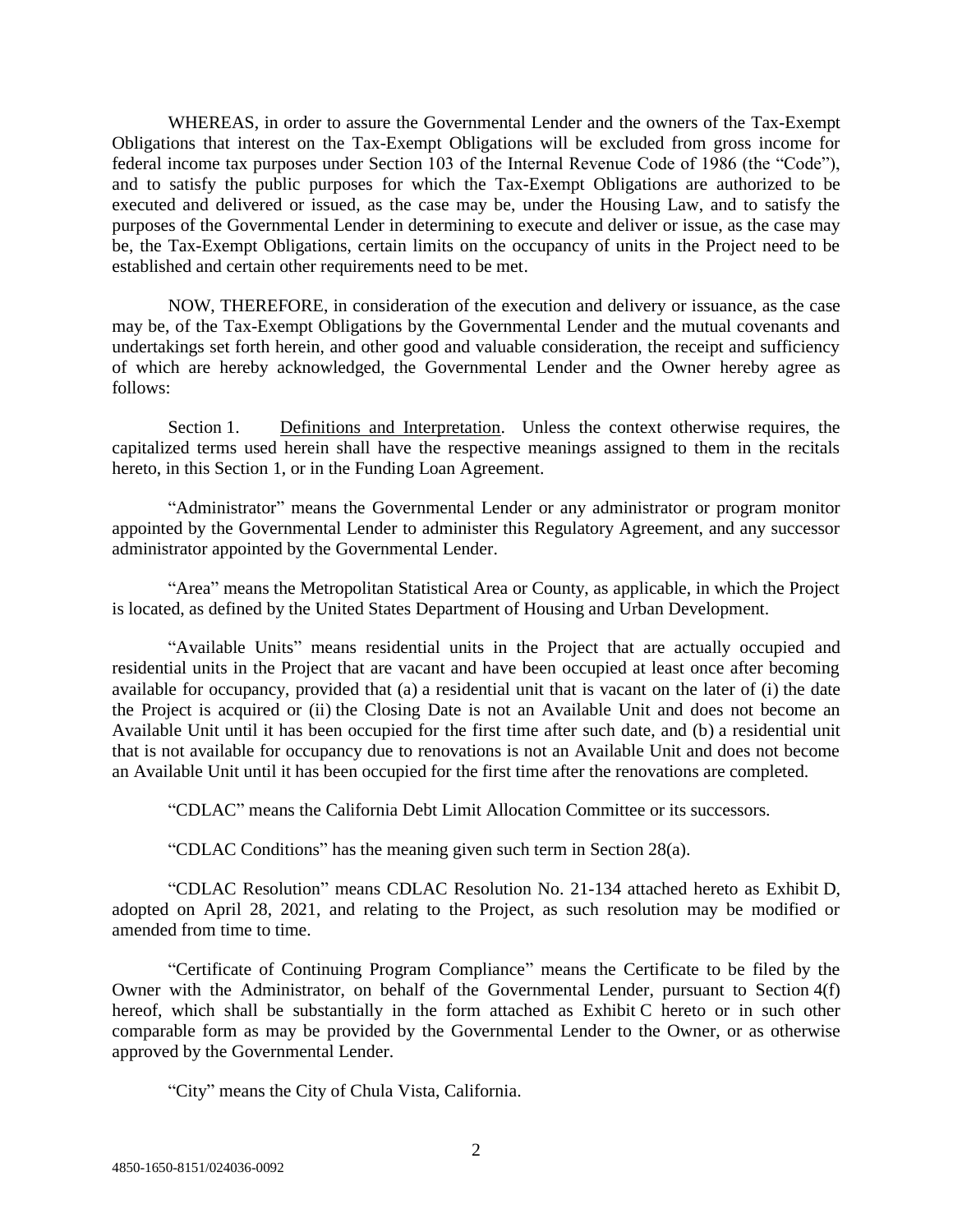"Closing Date" means the date the Tax-Exempt Obligations are originally executed and delivered or issued, as the case may be.

"Compliance Period" means the period beginning on the first day of the Qualified Project Period and ending on the later of the end of the Qualified Project Period or such later date as set forth in Section 28(c) of this Regulatory Agreement.

"County" means the County of San Diego, California.

"Deed of Trust" means the "Security Instrument" as defined in the Funding Loan Agreement, as the same may be modified, amended or supplemented from time to time.

"Gross Income" means the gross income of a person (together with the gross income of all persons who intend to reside with such person in one residential unit) as calculated in the manner prescribed in under Section 8 of the Housing Act.

"Housing Act" means the United States Housing Act of 1937, as amended, or its successor.

"Housing Law" means Chapter 1 of Part 2 of Division 24 of the California Health and Safety Code, as amended.

"Income Certification" means a Tenant Income Certification and a Tenant Income Certification Questionnaire in the form attached as Exhibit B hereto or in such other comparable form as may be provided by the Governmental Lender to the Owner, or as otherwise approved by the Governmental Lender.

"Investor Limited Partner" means \_\_\_\_\_\_\_\_\_\_\_\_, a \_\_\_\_\_\_\_\_\_\_\_\_, or any other successor entity or assignee in such entity's capacity as an equity investor in the Owner.

"Loan Agreement" means the "Borrower Loan Agreement" as defined in the Funding Loan Agreement, as the same may be modified, amended or supplemented from time to time.

"Low Income Tenant" means a tenant occupying a Low Income Unit.

"Low Income Unit" means any Available Unit if the aggregate Gross Income of all tenants therein does not exceed limits determined in a manner consistent with determinations of "low-income families" under Section 8 of the Housing Act, provided that the percentage of median Gross Income that qualifies as low income hereunder shall be sixty percent (60%) of median Gross Income for the Area, with adjustments for family size. A unit occupied by one or more students shall only constitute a Low Income Unit if such students meet the requirements of Section 142(d)(2)(C) of the Code. The determination of an Available Unit's status as a Low Income Unit shall be made by the Owner upon commencement of each lease term with respect to such unit, and annually thereafter, on the basis of an Income Certification executed by each tenant.

"Manager" means a property manager meeting the requirements of Section 27 hereof. CIC Management, Inc., a California corporation, is hereby approved as the initial Manager.

"Noteowner Representative" or "Noteowner" means during any period in which the Tax-Exempt Note is outstanding, the "Noteowner" under and as such term is defined in the Funding Loan Agreement. If at any time the Tax-Exempt Note is not outstanding then there is no Noteowner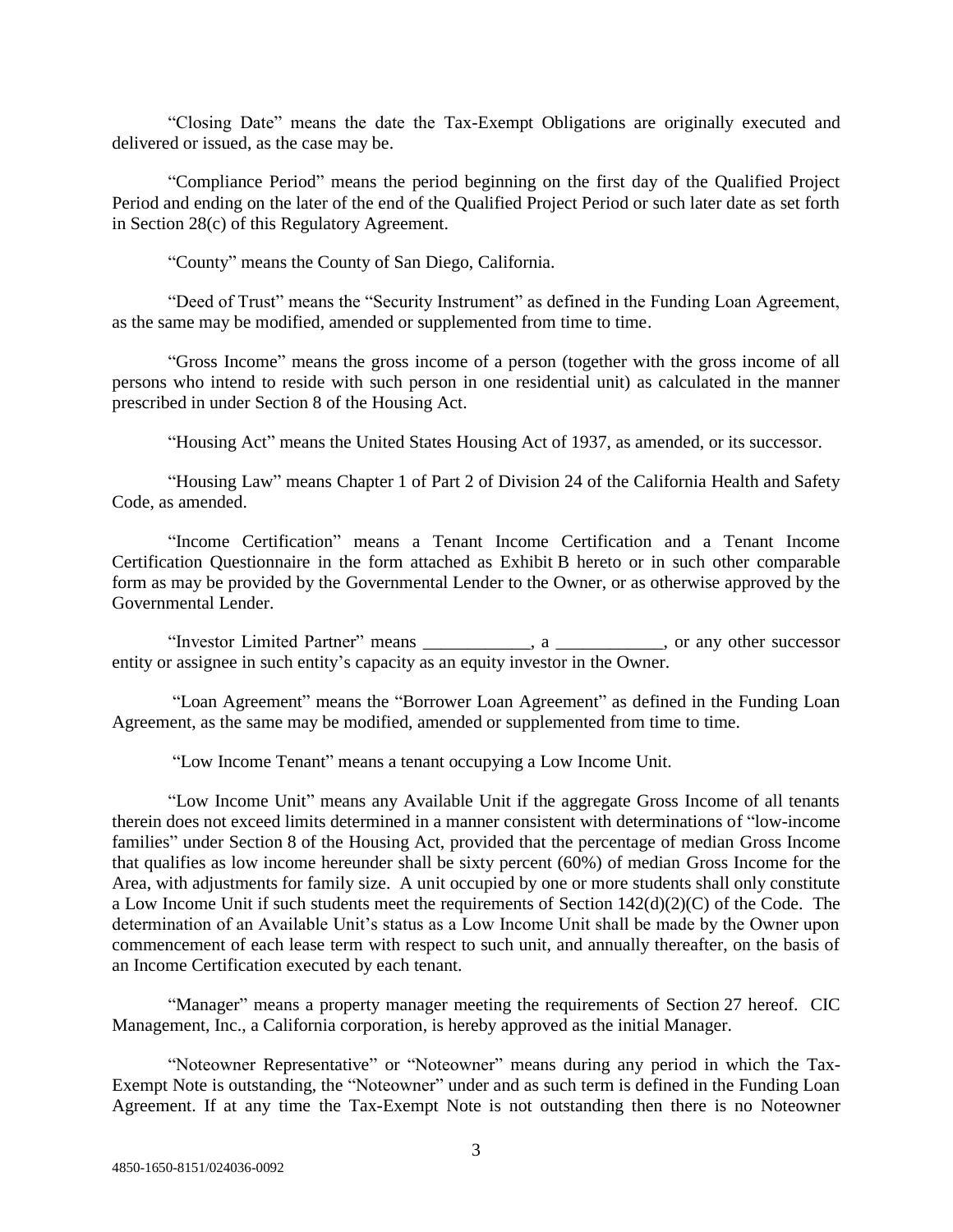Representative and references herein to the Noteowner Representative are void and inapplicable and shall be disregarded.

"Project" means the 198-unit plus 2 manager's units multifamily rental housing development located in the City of Chula Vista, San Diego County on the real property site described in Exhibit A hereto, consisting of those facilities, including real property, structures, buildings, fixtures or equipment situated thereon, as it may at any time exist, the acquisition, construction and equipping of which facilities are to be financed, in whole or in part, from the proceeds of the sale of the Tax-Exempt Obligations or the proceeds of any payment by the Owner pursuant to the Loan Agreement, and any real property, structures, buildings, fixtures or equipment acquired in substitution for, as a renewal or replacement of, or a modification or improvement to, all or any part of the facilities described in the Loan Agreement and the Subordinate Loan Agreement.

"Qualified Project Period" means the period beginning on the Closing Date and ending on the later of (a) the date which is 55 years after the date on which fifty percent (50%) of the dwelling units in the Project are occupied, (b) the first day on which no Tax-Exempt obligations with respect to the Project are Outstanding, or (c) the date on which any assistance provided with respect to the Project under Section 8 of the Housing Act terminates.

"Regulations" means the Income Tax Regulations of the Department of the Treasury applicable under the Code from time to time.

"Regulatory Agreement" means this Regulatory Agreement and Declaration of Restrictive Covenants, as it may be supplemented and amended from time to time.

"Rent-Restricted" means, with respect to any Unit, that the Rental Payments with respect to such unit is not more than 30% of the imputed income limitation applicable to such Unit pursuant to Section  $\frac{842(g)(2)(C)}{G}$  of the Code, as modified by Appendix D hereto, if applicable.

"Rental Payments" means the rental payments paid by the occupant of a unit, excluding any supplemental rental assistance to the occupant from the State, the federal government, or any other public agency, but including any mandatory fees or charges imposed on the occupant by the Owner as a condition of occupancy of the unit.

"Subordinate Bond Documents" has the meaning set forth in the Subordinate Indenture.

"Subordinate Bondholder Representative" or "Subordinate Bondholder" means during any period in which the Subordinate Bonds are outstanding, the "Subordinate Bondholder Representative" under and as such term is defined in the Subordinate Indenture. If at any time the Subordinate Bonds are not outstanding then there is no Subordinate Bondholder Representative and references herein to the Subordinate Bondholder Representative are void and inapplicable and shall be disregarded.

"Subordinate Bonds" means the Chula Vista Housing Authority Multifamily Housing Revenue Bonds (Columba Apartments), Subordinate 2021 Series A-3, in the original aggregate principal amount of \$\_\_\_\_\_\_\_\_\_\_\_\_.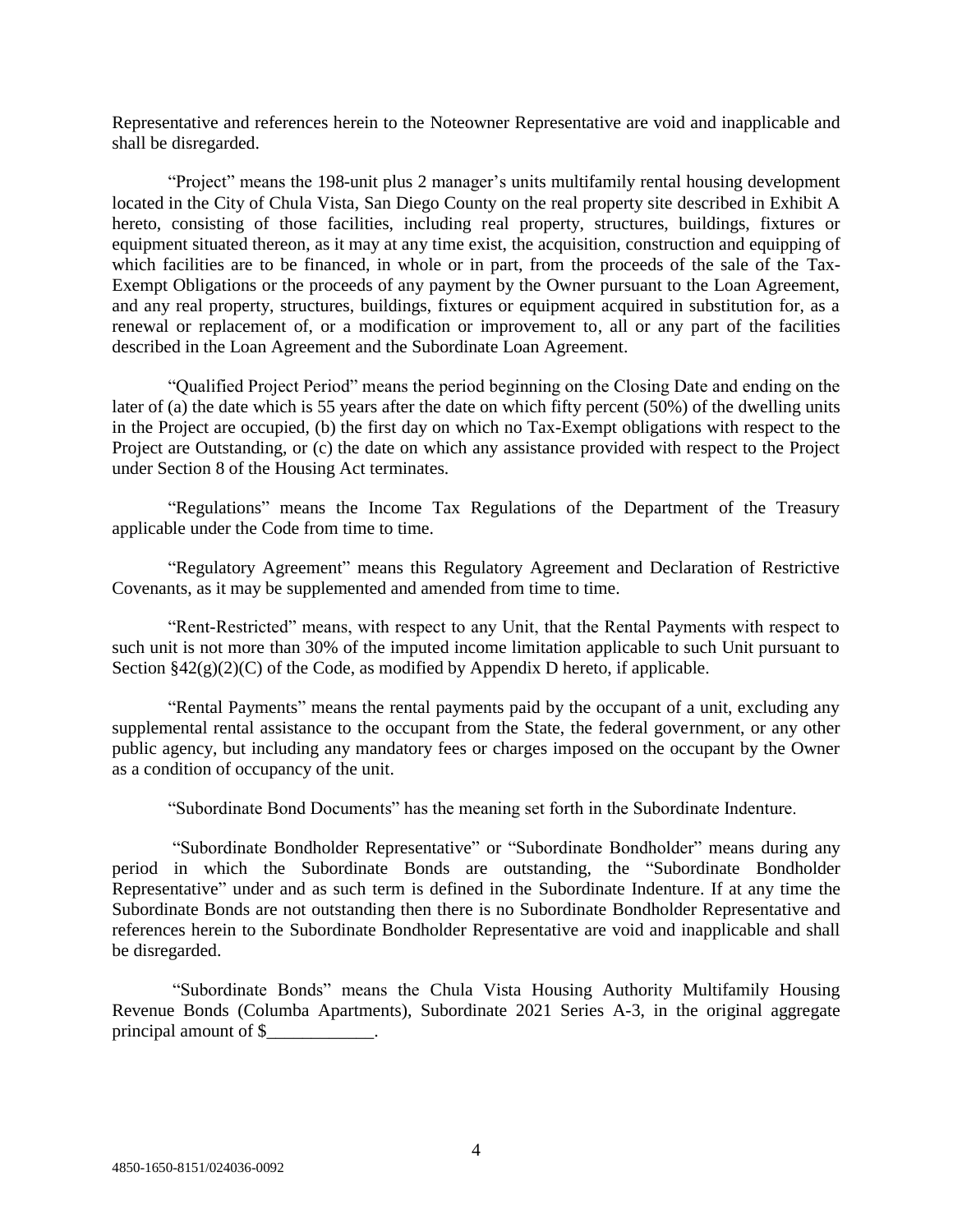"Subordinate Indenture" means the Subordinate Indenture of Trust, by and between the Governmental Lender and the Subordinate Trustee, dated as of October 1, 2021, as the same may be modified, amended or supplemented from time to time.

"Subordinate Loan" has the meaning set forth in the Subordinate Loan Agreement.

"Subordinate Loan Agreement" means the Subordinate Loan Agreement, by and among the Governmental Lender, Subordinate Trustee, and Owner, dated as of June 1, 2021, as the same may be modified, amended or supplemented from time to time.

"Subordinate Trustee" means U.S. Bank National Association, its successors and assigns, as trustee under the Subordinate Indenture.

"Tax Certificate" means the "Tax Certificate" as defined in the Funding Loan Agreement.

"Tax-Exempt" means with respect to interest on any obligations of a state or local government, including the Tax-Exempt Obligations, that such interest is excluded from gross income for federal income tax purposes; provided, however, that such interest may be includable as an item of tax preference or otherwise includable directly or indirectly for purposes of calculating other tax liabilities, including any alternative minimum tax or environmental tax, under the Code.

"Tax-Exempt Obligations" means, collectively, the Tax-Exempt Note and the Subordinate Bonds.

"TCAC" means the California Tax Credit Allocation Committee.

"Transfer" means the conveyance, assignment, sale or other disposition of all or any portion of the Project; and shall also include, without limitation to the foregoing, the following: (1) an installment sales agreement wherein Owner agrees to sell the Project or any part thereof for a price to be paid in installments; and (2) an agreement by the Owner leasing all or a substantial part of the Project to one or more persons or entities pursuant to a single or related transactions.

"Very Low Income Tenant" means a tenant occupying a Very Low Income Unit.

"Very Low Income Unit" means any Available Unit if the aggregate Gross Income of all tenants therein does not exceed limits determined in a manner consistent with determinations of "very low-income families" under Section 8 of the Housing Act, provided that the percentage of median Gross Income that qualifies as very low income hereunder shall be fifty percent (50%) of median Gross Income for the Area, with adjustments for family size. A unit occupied by one or more students shall only constitute a Very Low Income Unit if such students meet the requirements of Section 142(d)(2)(C) of the Code. The determination of an Available Unit's status as a Very Low Income Unit shall be made by the Owner upon commencement of each lease term with respect to such unit, and annually thereafter, on the basis of an Income Certification executed by each tenant.

Unless the context clearly requires otherwise, as used in this Regulatory Agreement, words of any gender shall be construed to include each other gender when appropriate and words of the singular number shall be construed to include the plural number, and vice versa, when appropriate. This Regulatory Agreement and all the terms and provisions hereof shall be construed to effectuate the purposes set forth herein and to sustain the validity hereof.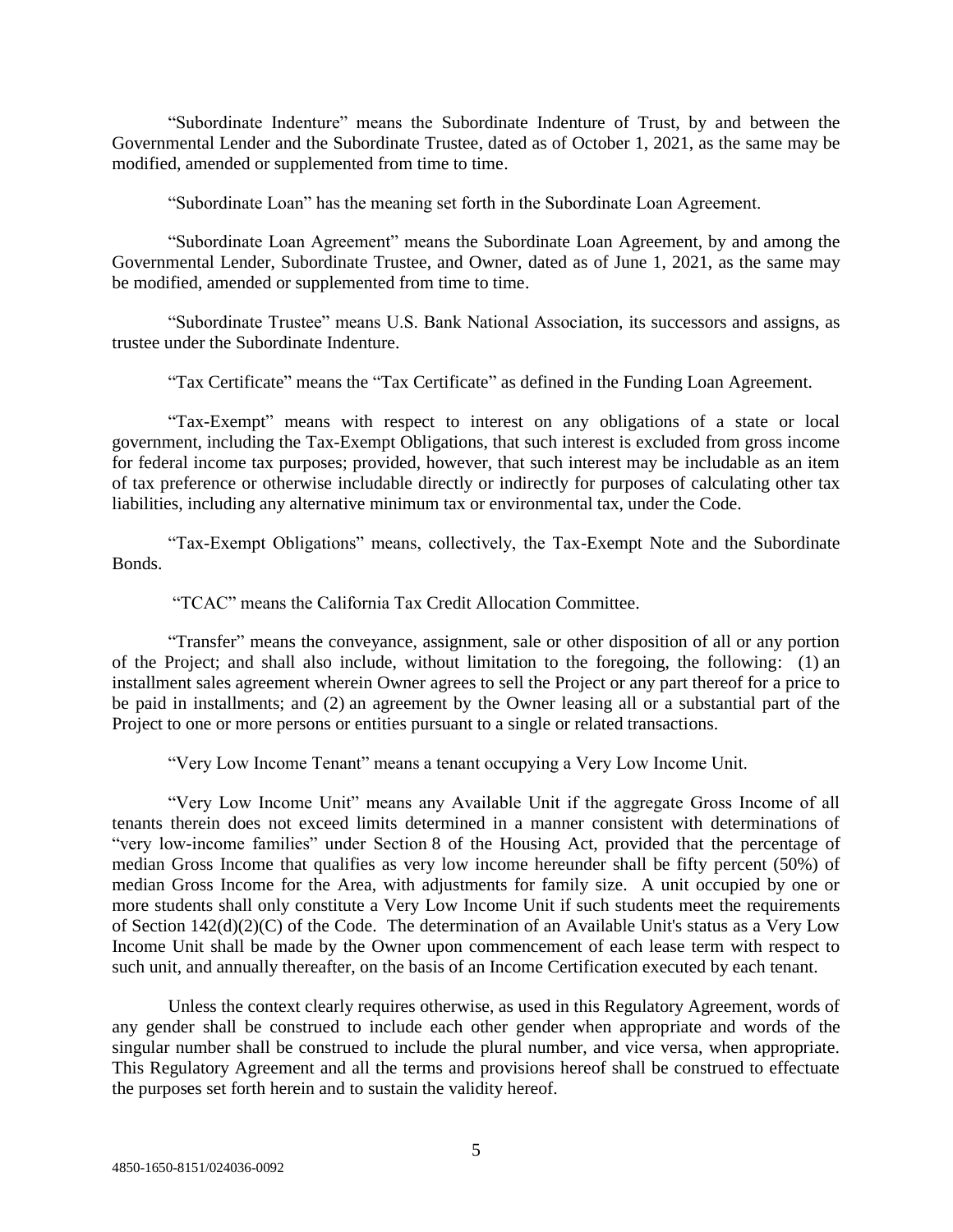The titles and headings of the sections of this Regulatory Agreement have been inserted for convenience of reference only, and are not to be considered a part hereof and shall not in any way modify or restrict any of the terms or provisions hereof or be considered or given any effect in construing this Regulatory Agreement or any provisions hereof or in ascertaining intent, if any question of intent shall arise.

The parties to this Regulatory Agreement acknowledge that each party and their respective counsel have participated in the drafting and revision of this Regulatory Agreement. Accordingly, the parties agree that any rule of construction to the effect that ambiguities are to be resolved against the drafting party shall not apply in the interpretation of this Regulatory Agreement or any supplement or exhibit hereto.

#### Section 2. Representations, Covenants and Warranties of the Owner.

(a) The Owner hereby incorporates herein, as if set forth in full herein, each of the representations, covenants and warranties of the Owner contained in the Tax Certificate and the Loan Agreement relating to the Project.

(b) The Owner hereby represents and warrants that the Project is located entirely within the City.

(c) The Owner acknowledges, represents and warrants that it understands the nature and structure of the transactions contemplated by this Regulatory Agreement; that it is familiar with the provisions of all of the documents and instruments relating to the Tax-Exempt Obligations to which it is a party or of which it is a beneficiary; that it understands the financial and legal risks inherent in such transactions; and that it has not relied on the Governmental Lender for any guidance or expertise in analyzing the financial or other consequences of such financing transactions or otherwise relied on the Governmental Lender in any manner except to execute and deliver or issue, as the case may be, the Tax-Exempt Obligations in order to provide funds to assist the Owner in constructing and developing the Project.

Section 3. Qualified Residential Rental Project. The Owner hereby acknowledges and agrees that the Project is to be owned, managed and operated as a "residential rental project" (within the meaning of Section 142(d) of the Code) for a term equal to the Compliance Period. To that end, and for the term of this Regulatory Agreement, the Owner hereby represents, covenants, warrants and agrees as follows:

(a) The Project will be constructed, developed and operated for the purpose of providing multifamily residential rental property. The Owner will own, manage and operate the Project as a project to provide multifamily residential rental property comprised of a building or structure or several interrelated buildings or structures, together with any functionally related and subordinate facilities, and no other facilities, in accordance with Section 142(d) of the Code, Section 1.103-8(b) of the Regulations and the provisions of the Housing Law, and in accordance with such requirements as may be imposed thereby on the Project from time to time.

(b) All of the dwelling units in the Project (except for not more than two units set aside for a resident manager or other administrative use) will be similarly constructed units, and each dwelling unit in the Project will contain complete separate and distinct facilities for living, sleeping,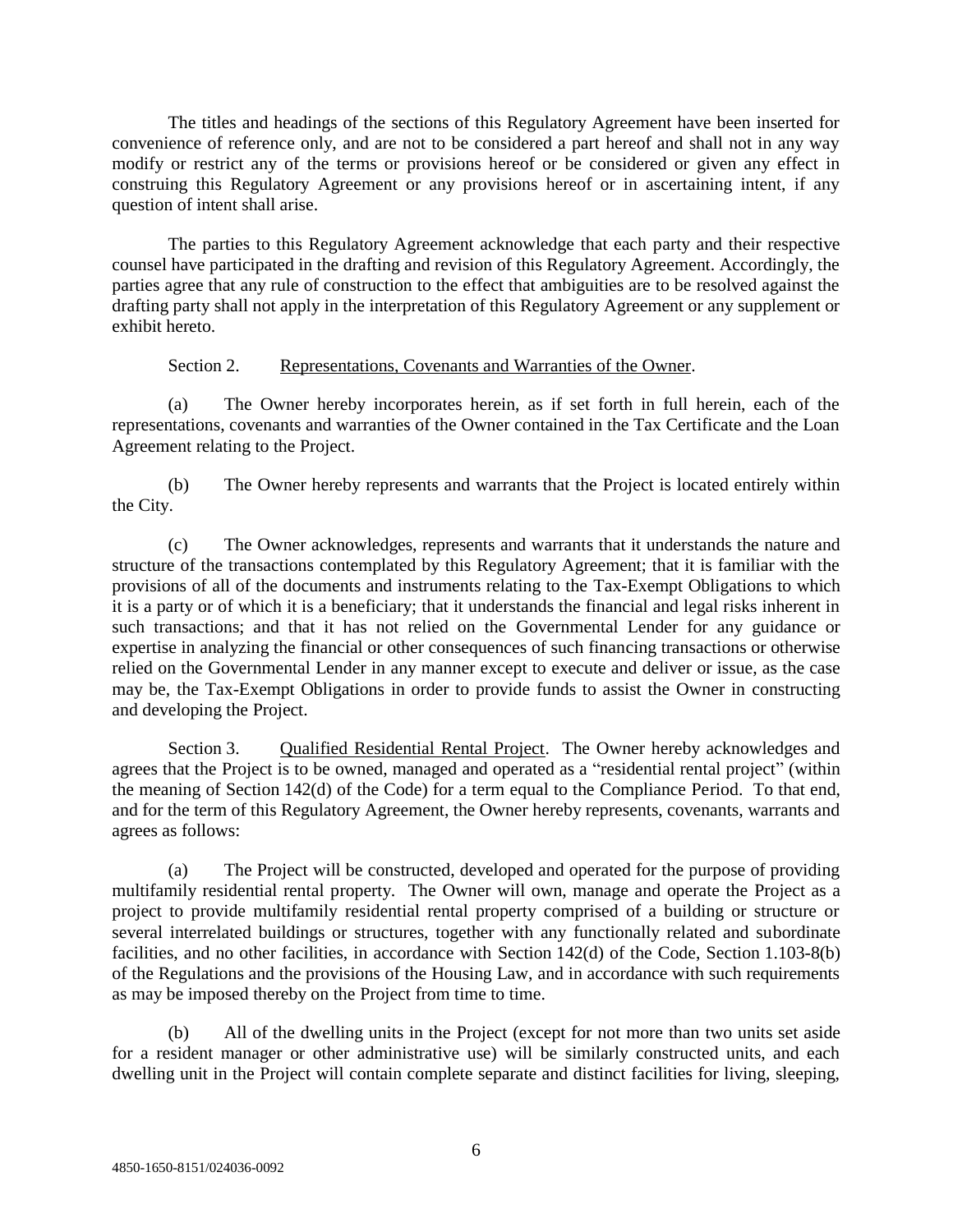eating, cooking and sanitation for a single person or a family, including a sleeping area, bathing and sanitation facilities and cooking facilities equipped with a cooking range, refrigerator and sink.

(c) None of the dwelling units in the Project will at any time be utilized on a transient basis or rented for a period of less than 30 consecutive days, or will ever be used as a hotel, motel, dormitory, fraternity house, sorority house, rooming house, nursing home, hospital, sanitarium, rest home or trailer court or park; provided that the use of certain units for tenant guests on an intermittent basis shall not be considered transient use for purposes of this Regulatory Agreement.

(d) No part of the Project will at any time during the Compliance Period be owned by a cooperative housing corporation, nor shall the Owner take any steps in connection with a conversion to such ownership or use, and the Owner will not take any steps in connection with a conversion of the Project to condominium ownership during the Compliance Period (except that the Owner may obtain final map approval and the Final Subdivision Public Report from the California Department of Real Estate and may file a condominium plan with the City).

(e) All of the Available Units in the Project will be available for rental during the period beginning on the date hereof and ending on the termination of the Compliance Period on a continuous, "first-come, first-served" basis to members of the general public; which for purposes of this Regulatory Agreement means the general population, and the Owner will not give preference to any particular class or group in renting the dwelling units in the Project, except to the extent that dwelling units are required to be leased or rented in such a manner that they constitute Low Income Units or Very Low Income Units.

(f) The Project consists of a parcel or parcels that are contiguous except for the interposition of a road, street or stream, and all of the facilities of the Project comprise a single geographically and functionally integrated project for residential rental property, as evidenced by the ownership, management, accounting and operation of the Project.

(g) No dwelling unit in the Project shall be occupied by the Owner; provided, however, that if the Project contains five or more dwelling units, this provision shall not be construed to prohibit occupancy of not more than one dwelling unit by a resident manager or maintenance personnel, any of whom may be the Owner.

Section 4. Low Income Tenants and Very Low Income Tenants; Reporting Requirements. Pursuant to the requirements of Section 142(d) of the Code and applicable provisions of the Housing Act, the Owner hereby represents, as of the date hereof, and warrants, covenants and agrees as follows:

(a) (i) During the Qualified Project Period, not less than forty-two (42) of the units in the Project shall be designated as Very Low Income Units, as set forth in Exhibit A to the CDLAC Resolution, and shall be continuously occupied by or held available for occupancy by Very Low Income Tenants at monthly rents paid by tenants which do not exceed one-twelfth of the amount obtained by multiplying 30% times 50% of the median Gross Income for the Area, as adjusted for household size utilizing the percentages set forth above under the definition of Very Low Income Tenant less a reasonable deduction for utilities paid by the tenant as determined by the Issuer and assuming (solely for purposes of the above-described limit on the amount of monthly rent, and not for purposes of determining whether individuals or families are Very Low Income Tenants for purposes of Section 142(d) of the Code), the following unit sizes and household sizes: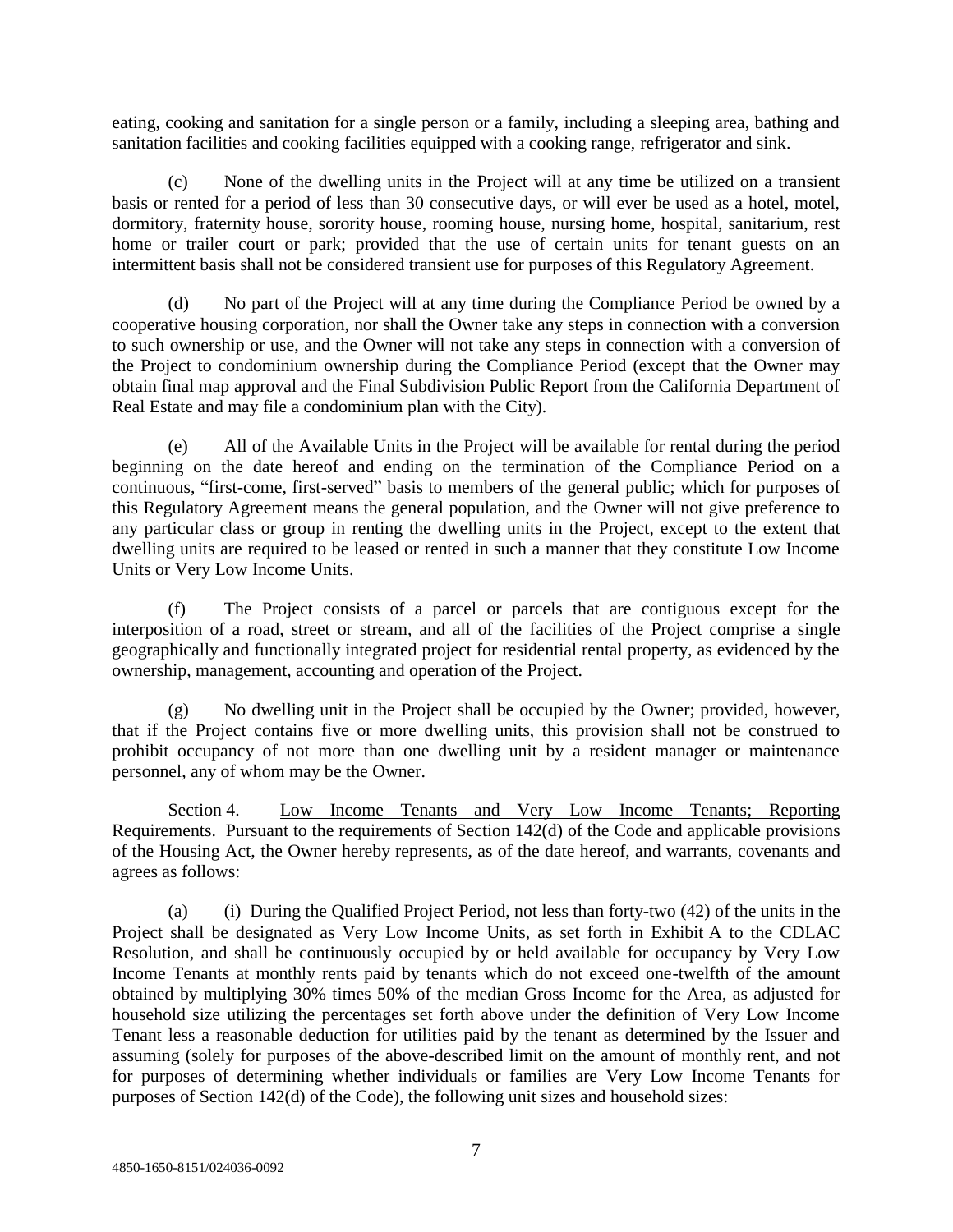| Unit Size      | <b>Household Size</b>   |  |  |
|----------------|-------------------------|--|--|
| One Bedroom    | One and a Half Persons  |  |  |
| Two Bedrooms   | Three Persons           |  |  |
| Three Bedrooms | Four and a Half Persons |  |  |

Such Very Low Income Units shall be of comparable quality and offer a range of sizes and number of bedrooms comparable to those units which are available to other tenants and shall be distributed throughout the Project.

A unit occupied by a Very Low Income Tenant who at the commencement of the occupancy is a Very Low Income Tenant shall be treated as occupied by a Very Low Income Tenant until a recertification of such tenant's income in accordance with Section 4(c)(i) below demonstrates that such tenant no longer qualifies as a Very Low Income Tenant and thereafter such unit shall be treated as any residential unit of comparable or smaller size in the Project occupied by a new resident other than a Very Low Income Tenant. Moreover, a unit previously occupied by a Very Low Income Tenant and then vacated shall be considered occupied by a Very Low Income Tenant until reoccupied, other than for a temporary period, at which time the character of the unit shall be redetermined. In no event shall such temporary period exceed thirty-one (31) days.

In addition to the Very Low Income Units set aside under paragraph (i) above, during the Qualified Project Period not less than another seventy-six (76) of the units in the Project shall be designated as Low Income Units, as set forth in Exhibit A to the CDLAC Resolution, and shall be continuously occupied by or held available for occupancy by Low Income Tenants at monthly rents which do not exceed one-twelfth of the amount obtained by multiplying 30% times 60% of the median Gross Income for the Area, as adjusted for household size utilizing the percentages set forth above under the definition of Low Income Tenant less a reasonable deduction for utilities paid by the tenant as determined by the Issuer and assuming (solely for purposes of the above-described limit on the amount of monthly rent, and not for purposes of determining whether individuals or families are Low Income Tenants for purposes of Section 142(d) of the Code), the following unit sizes and household sizes:

| Unit Size      | <b>Household Size</b>   |  |  |
|----------------|-------------------------|--|--|
| One Bedroom    | One and a Half Persons  |  |  |
| Two Bedrooms   | Three Persons           |  |  |
| Three Bedrooms | Four and a Half Persons |  |  |

Such Low Income Units shall be of comparable quality and offer a range of sizes and number of bedrooms comparable to those units which are available to other tenants and shall be distributed throughout the Project.

A unit occupied by a Low Income Tenant who at the commencement of the occupancy is a Low Income Tenant shall be treated as occupied by a Low Income Tenant until a recertification of such tenant's income in accordance with Section 4(c)(ii) below demonstrates that such tenant no longer qualifies as a Low Income Tenant and thereafter such unit shall be treated as any residential unit of comparable or smaller size in the Project occupied by a new resident other than a Low Income Tenant. Moreover, a unit previously occupied by a Low Income Tenant and then vacated shall be considered occupied by a Low Income Tenant until reoccupied, other than for a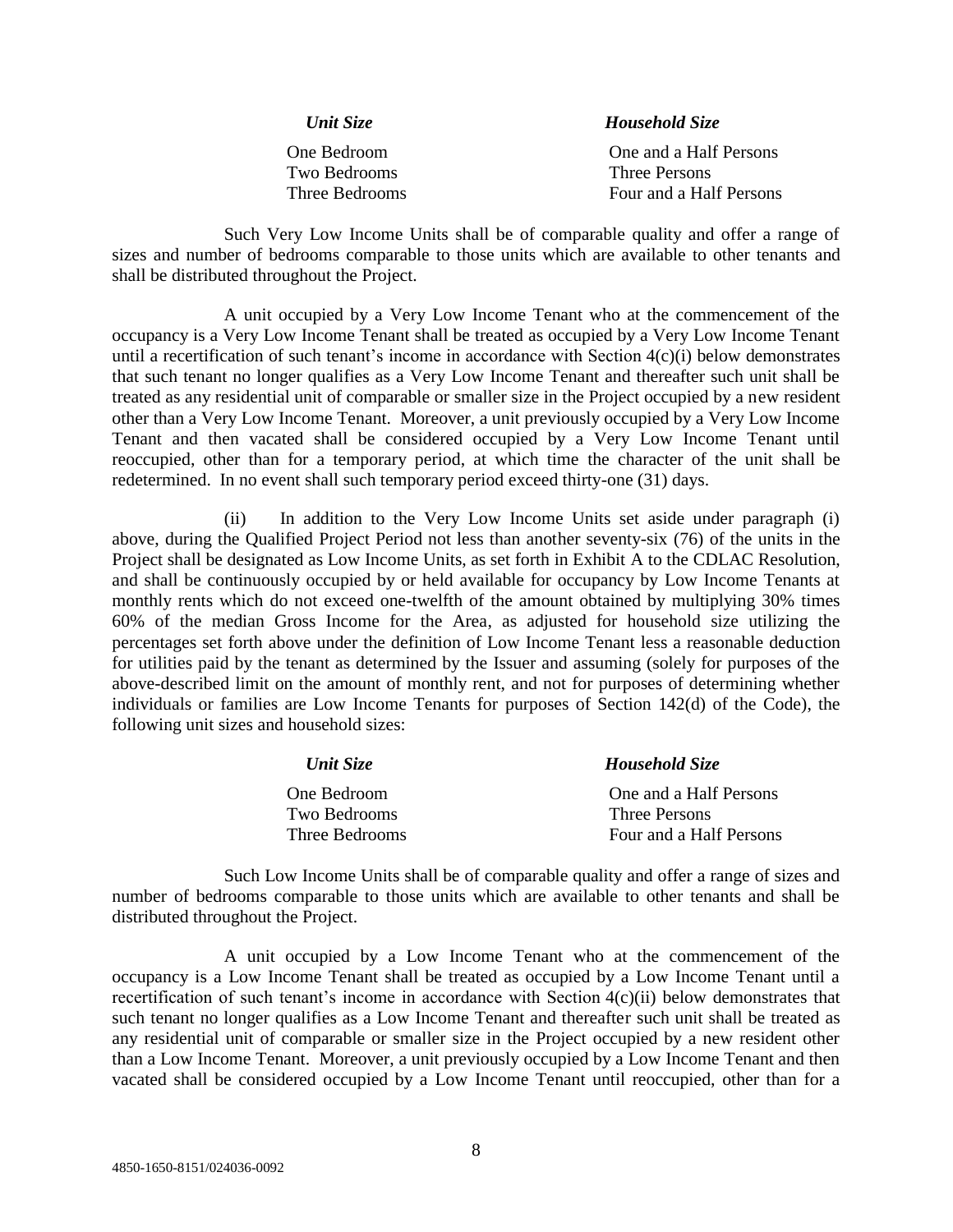temporary period, at which time the character of the unit shall be redetermined. In no event shall such temporary period exceed thirty-one (31) days.

(b) Immediately prior to a Very Low Income Tenant's occupancy of a Very Low Income Unit and a Low Income Tenant's occupancy of a Low Income Unit, the Owner will obtain and maintain on file an Income Certification from each Very Low Income Tenant occupying a Very Low Income Unit and each Low Income Tenant occupying a Low Income Unit, dated immediately prior to the initial occupancy of such Very Low Income Tenant or Low Income Tenant, as applicable, in the Project. In addition, the Owner will provide such further information as may be required in the future by the State of California, the Governmental Lender, the Housing Law, Section 142(d) of the Code and the Regulations, as the same may be amended from time to time, or in such other form and manner as may be required by applicable rules, rulings, policies, procedures or other official statements now or hereafter promulgated, proposed or made by the Department of the Treasury or the Internal Revenue Service with respect to obligations issued under Section 142(d) of the Code. The Owner shall verify that the income provided by an applicant is accurate by taking one or more of the following steps as a part of the verification process: (1) obtain a federal income tax return for the most recent tax year, (2) obtain a written verification of income and employment from the applicant's current employer, (3) if an applicant is unemployed or did not file a tax return for the previous calendar year, obtain other verification of such applicant's income satisfactory to the Governmental Lender or (4) such other information as may be reasonably requested by the Governmental Lender.

Copies of the most recent Income Certifications for Low Income Tenants and Very Low Income Tenants shall be attached to the annual report to be filed with the Governmental Lender as required in (d) below.

(c) (i) Immediately prior to the first anniversary date of the occupancy of a Very Low Income Unit by one or more Very Low Income Tenants, and on each anniversary date thereafter, the Owner shall recertify the income of the occupants of each Very Low Income Unit by obtaining a completed Income Certification based upon the current income of each occupant of the unit. In the event the recertification demonstrates that such household's income exceeds 140% of the income at which such household would qualify as Very Low Income Tenants, such household will no longer qualify as Very Low Income Tenants, and to the extent necessary to comply with the requirements of Section 4(a)(i) above, the Owner will rent the next available unit of comparable or smaller size to one or more Very Low Income Tenants. No tenants shall be denied continued occupancy in the Project because, after occupancy, their income increases to make them no longer qualify as Very Low Income Tenants.

(ii) Immediately prior to the first anniversary date of the occupancy of a Low Income Unit by one or more Low Income Tenants, and on each anniversary date thereafter, the Owner shall recertify the income of the occupants of each Low Income Unit by obtaining a completed Income Certification based upon the current income of each occupant of the unit. In the event the recertification demonstrates that such household's income exceeds 140% of the income at which such household would qualify as Low Income Tenants, such household will no longer qualify as Low Income Tenants and to the extent necessary to comply with the requirements of Section  $4(a)(ii)$  above, the Owner will rent the next available unit of comparable size to one or more Low Income Tenants.

(d) Upon commencement of the Qualified Project Period, and within ten days of the last day of each year thereafter during the term of this Regulatory Agreement, the Owner shall advise the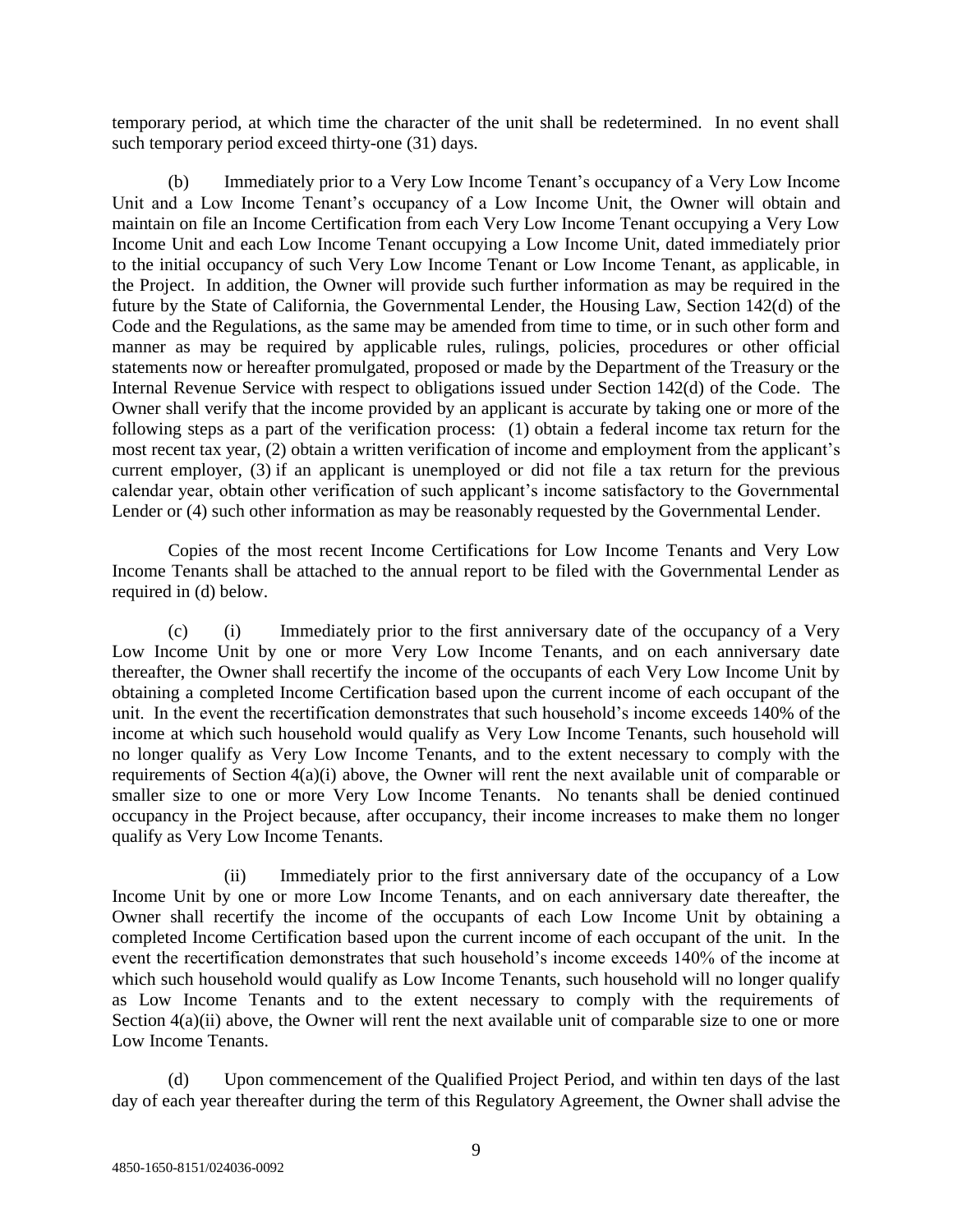Governmental Lender of the status of the occupancy of the Project by delivering to the Governmental Lender a Certificate of Continuing Program Compliance (with a copy to the Funding Lender).

(e) The Owner shall maintain complete and accurate records pertaining to the Low Income Units and Very Low Income Units, and shall permit any duly authorized representative of the Governmental Lender, the Funding Lender, the Department of the Treasury or the Internal Revenue Service to inspect the books and records of the Owner pertaining to the Project, including those records pertaining to the occupancy of the Low Income Units and Very Low Income Units.

(f) The Owner shall submit to the Secretary of the Treasury annually on the anniversary date of the start of the Qualified Project Period, or such other date as is required by the Secretary, a certification that the Project continues to meet the requirements of Section 142(d) of the Code, and shall provide a copy of such certification to the Governmental Lender and the Funding Lender.

(g) The Owner shall accept as tenants on the same basis as all other prospective tenants, persons who are recipients of federal certificates or vouchers for rent subsidies pursuant to the existing program under Section 8 of the Housing Act, or its successor. The Owner shall not apply selection criteria to Section 8 certificate or voucher holders that are more burdensome than criteria applied to all other prospective tenants. The Owner shall not collect any additional fees or payments from a Low Income Tenant or a Very Low Income Tenant except security deposits or other deposits required of all tenants. The Owner shall not collect security deposits or other deposits from Section 8 certificate or voucher holders in excess of those allowed under the Section 8 Program. The Owner shall not discriminate against applicants for Low Income Units or Very Low Income Units on the basis of source of income (i.e., AFDC or SSI), and the Owner shall consider a prospective tenant's previous rent history of at least one year as evidence of the ability to pay the applicable rent (ability to pay shall be demonstrated if an applicant can show that the same percentage or more of the applicant's income has been paid for rent in the past as will be required to be paid to rent the Very Low Income Unit to be occupied).

(h) Each lease pertaining to a Low Income Unit or Very Low Income Unit shall contain a provision to the effect that the Owner has relied on the Income Certification and supporting information supplied by the applicant in determining qualification for occupancy of the Low Income Unit or Very Low Income Unit, as applicable, and that any material misstatement in such certification (whether or not intentional) will be cause for immediate termination of such lease. Each lease will also contain a provision that failure to cooperate with the annual recertification process reasonably instituted by the Owner pursuant to Section 4(c) above may, at the option of the Owner, disqualify the unit as a Low Income Unit or Very Low Income Unit, as applicable, or provide grounds for termination of the lease.

(i) Prior to the Closing Date, the Owner agrees to provide to the Governmental Lender a copy of the form of application and lease to be provided to prospective Low Income Tenants and Very Low Income Tenants. The term of the lease shall be not less than thirty (30) days.

(j) To the extent required by law, notwithstanding the termination of the Qualified Project Period, the rent of "in-place" Low Income Tenants and Very Low Income Tenants at the conclusion of the Qualified Project Period will continue to be governed by the applicable affordability restrictions in this Section 4, so long as those tenants continue to live in the Project. The foregoing shall not prevent the Owner from terminating a tenant's occupancy in accordance with the terms of such tenant's lease or from declining to extend such tenant's lease.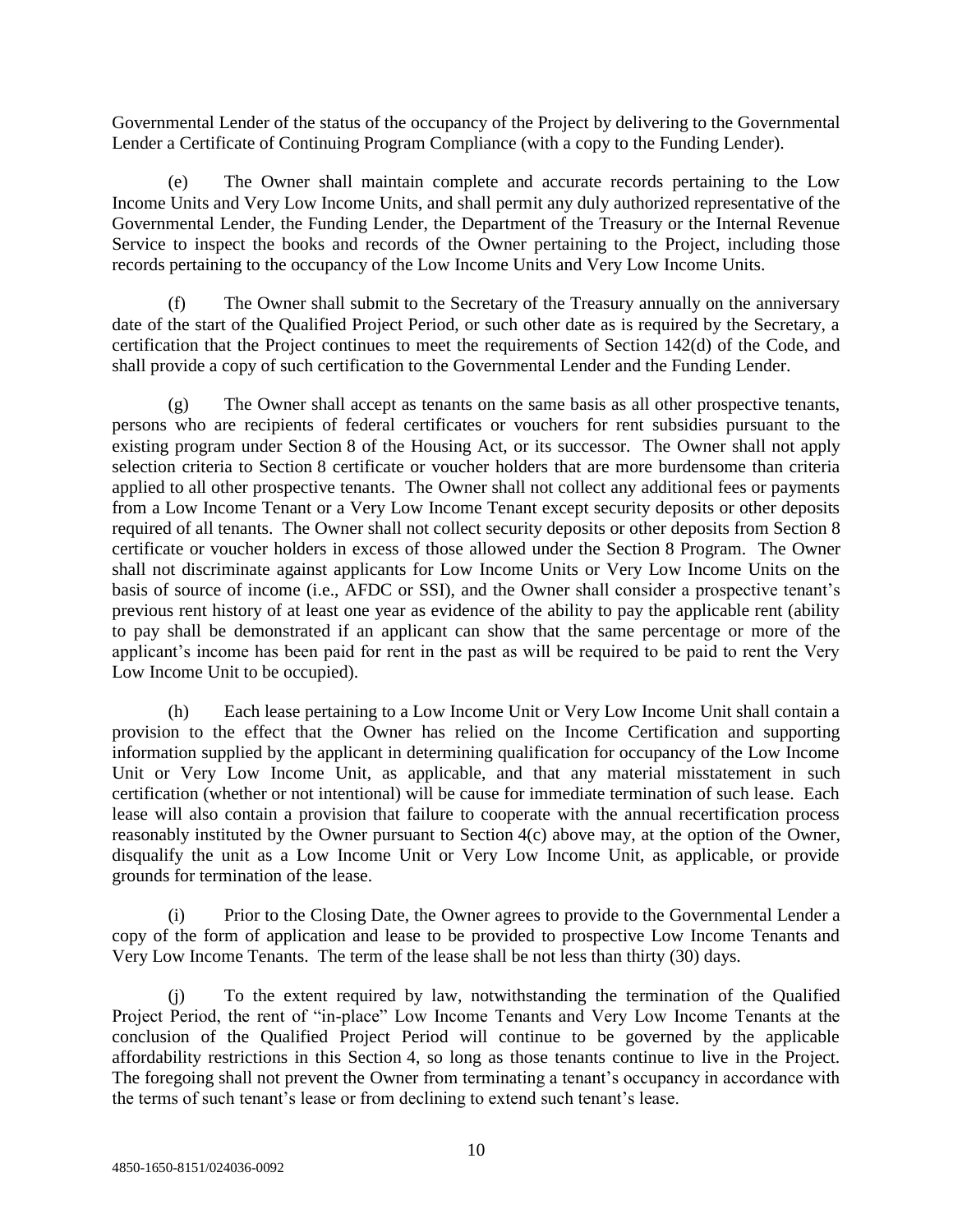Section 5. Tax-Exempt Status of Tax-Exempt Obligations. The Owner and the Governmental Lender, as applicable, each hereby represents, warrants and agrees as follows:

(a) The Owner and the Governmental Lender will not knowingly take or permit, or omit to take or cause to be taken, as is appropriate, any action that would adversely affect the Tax-Exempt nature of the interest on the Tax-Exempt Obligations and, if either of them should take or permit, or omit to take or cause to be taken, any such action, it will take all lawful actions necessary to rescind or correct such actions or omissions promptly upon obtaining knowledge thereof.

(b) The Owner and the Governmental Lender will file of record such documents and take such other steps as are necessary, in the written opinion of Tax Counsel filed with the Governmental Lender (with a copy to the Owner), in order to insure that the requirements and restrictions of this Regulatory Agreement will be binding upon all owners of the Project, including, but not limited to, the execution and recordation of this Regulatory Agreement in the real property records of the County.

Section 6. Requirements of the Housing Law. In addition to the other requirements set forth herein, the Owner hereby agrees that it shall comply with each of the requirements of Section 34312 of the Housing Law, including the following:

(a) Not less than 30% of the total number of units in the Project shall be Low Income Units and not less than 10% of the total number of units in the Project shall be Very Low Income Units. The units made available to meet these requirements shall be of comparable quality and offer a range of sizes and numbers of bedrooms comparable to the units that are available to other tenants in the Project.

(b) The Rental Payments for the Low Income Units paid by the tenants thereof (excluding any supplemental rental assistance from the State, the federal government or any other public agency to those tenants or on behalf of those units) shall not exceed the Rent-Restricted amount for such Low Income Units. The Rental Payments for the Very Low Income Units paid by the tenants thereof (excluding any supplemental rental assistance from the State, the federal government or any other public agency to those tenants or on behalf of those units) shall not exceed the Rent-Restricted amount for such Very Low Income Units, provided that the assumed household size for the Very Low Income Units shall be one person/studio, two persons/one bedroom, and three persons/two bedroom.

(c) The Owner shall accept as tenants, on the same basis as all other prospective tenants, low-income persons who are recipients of federal certificates or vouchers for rent subsidies pursuant to the existing program under Section 8 of the Housing Act. The Owner shall not permit any selection criteria to be applied to Section 8 certificate or voucher holders that is more burdensome than the criteria applied to all other prospective tenants.

(d) The units reserved for occupancy as required by Section  $4(a)$  shall remain available on a priority basis for occupancy at all times on and after the Closing Date and continuing through the Compliance Period.

(e) During the three (3) years prior to the expiration of the Compliance Period, the Owner shall continue to make available, to eligible households, Low Income Units and Very Low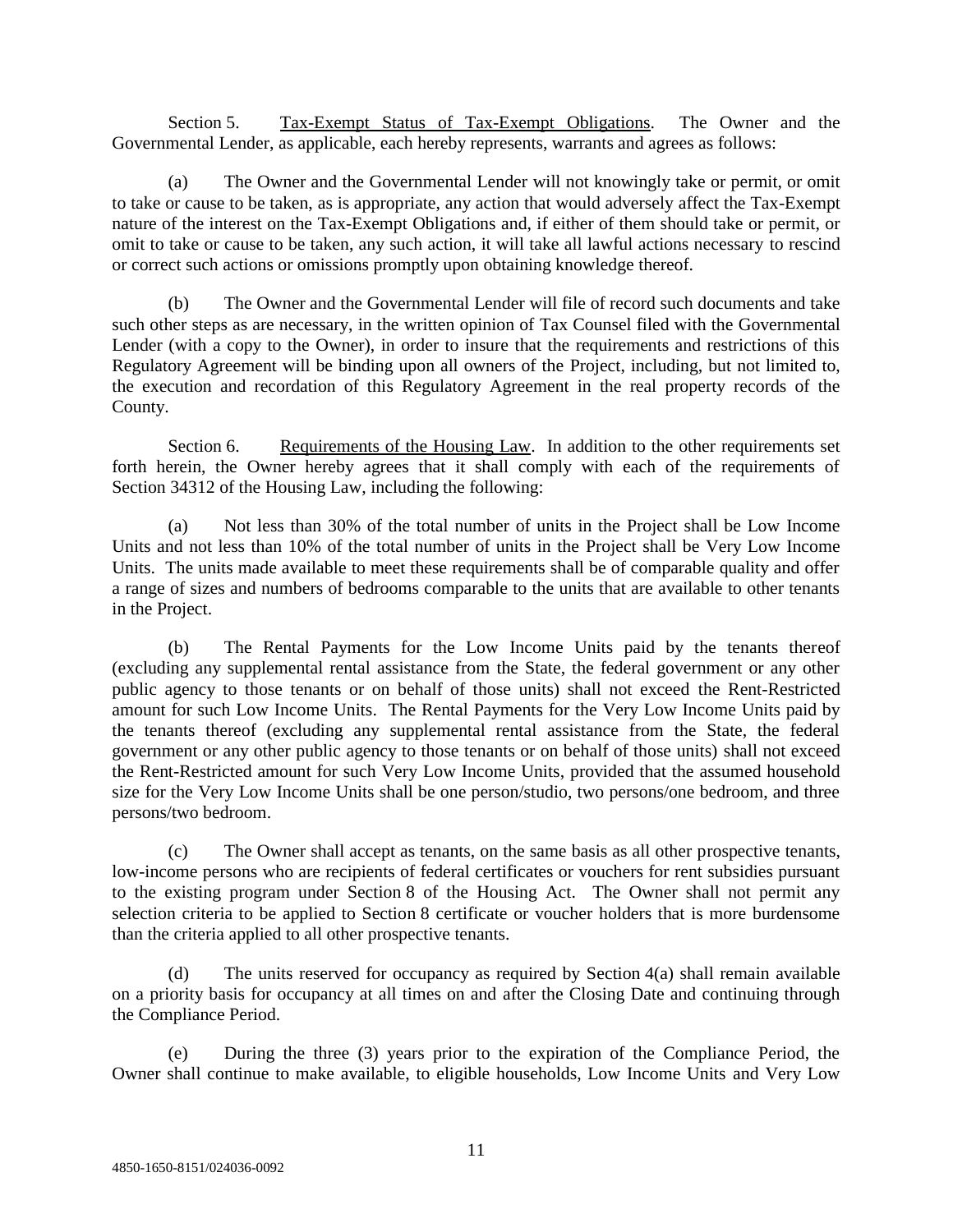Income Units that have been vacated to the same extent that nonreserved units are made available to noneligible households.

(f) Following the expiration or termination of the Compliance Period, except in the event of foreclosure and payoff of the Tax-Exempt Obligations, deed in lieu of foreclosure, eminent domain, or action of a federal agency preventing enforcement, units reserved for occupancy as required by subsection (a) of this Section shall remain available to any eligible tenant occupying a reserved unit at the date of such expiration or termination, at the rent determined by subsection (b) of this Section, until the earliest of (1) the household's income exceeds 140% of the maximum eligible income specified above, (2) the household voluntarily moves or is evicted for good cause (as defined in the Housing Law), (3) 60 years after the date of the commencement of the Compliance Period, or (4) the Owner pays the relocation assistance and benefits to households as provided in Section 7264(b) of the California Government Code.

(g) Except as set forth in Section 13 hereof, the covenants and conditions of this Regulatory Agreement shall be binding upon successors in interest of the Owner.

(h) This Regulatory Agreement shall be recorded in the office of the County recorder, and shall be recorded in the grantor-grantee index under the name of the Owner as grantor and under the name of the Governmental Lender as grantee.

Section 7. Requirements of the Governmental Lender. In addition to other requirements set forth herein and to the extent not prohibited by the requirements set forth in Sections 4 through 6 hereof, the Owner hereby agrees to comply with each of the requirements of the Governmental Lender set forth in this Section 7, as follows:

(a) For the duration of the Compliance Period, notwithstanding any retirement of the Tax-Exempt Obligations or termination of the Loan Agreement or Subordinate Loan Agreement, the Owner will pay to the Governmental Lender all of the amounts required to be paid by the Owner under the Loan Agreement and Section 19 hereof and will indemnify the Governmental Lender as provided in Section 9 of this Regulatory Agreement.

(b) All tenant lists, applications and waiting lists relating to the Project shall at all times be kept separate and identifiable from any other business of the Owner and shall be maintained as required by the Governmental Lender, in a reasonable condition for proper audit and subject to examination during business hours by representatives of the Governmental Lender upon reasonable advance notice to the Owner.

(c) The Owner acknowledges that the Governmental Lender has appointed the Administrator to administer this Regulatory Agreement and to monitor performance by the Owner of the terms, provisions and requirements hereof. The Owner shall comply with any reasonable request made by the Administrator or the Governmental Lender to deliver to any such Administrator, in addition to or instead of the Governmental Lender, any reports, notices or other documents required to be delivered pursuant hereto, and to make the Project and the books and records with respect thereto available for inspection by the Administrator as an agent of the Governmental Lender. The fees and expenses of the Administrator shall be paid by the Governmental Lender.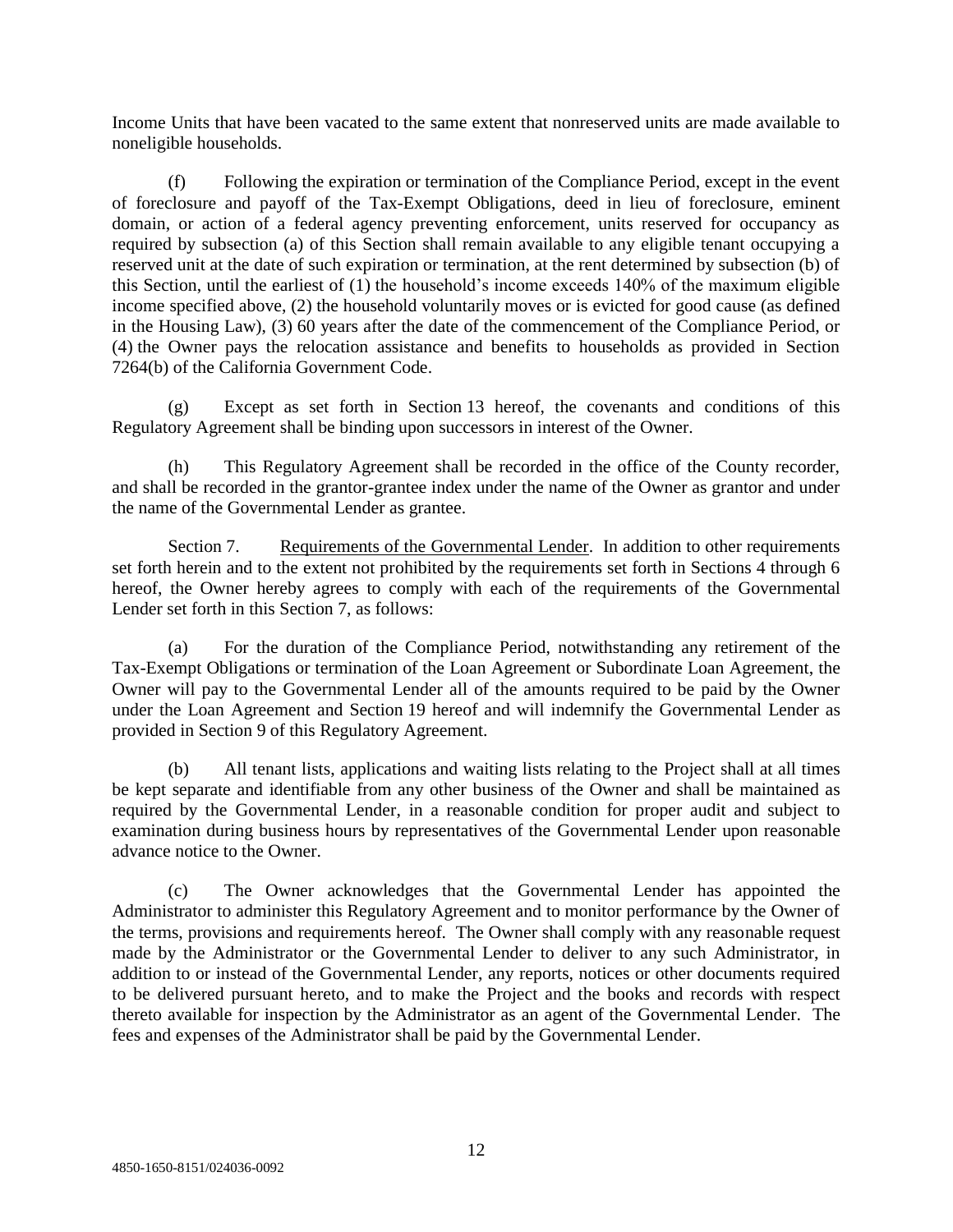(d) For purposes of Section 6(b), the base rents shall be adjusted for household size, based upon the following unit sizes and household sizes, as permitted by TCAC.

(e) Notwithstanding any other provisions of this Regulatory Agreement, in no event shall all of the rent, including the portion paid by the Low Income Tenant and any other person or entity, collected by Owner (the "Total Rent") for any Low Income Unit exceed the amount of rent set forth in this Regulatory Agreement. Total Rent includes all payments made by the Low Income Tenant and all subsidies received by Owner. In the case of Low Income Tenants receiving Section 8 benefits, Owner acknowledges that it shall not accept any subsidy or payment that would cause the Total Rent received for any Low Income Unit to exceed the maximum rents allowed by this Regulatory Agreement for such Low Income Unit. Should Owner receive Total Rent in excess of the allowable maximum rent set forth in this Regulatory Agreement for a Low Income Unit, Owner agrees to immediately notify the Governmental Lender and reimburse the Governmental Lender for any such overpayment.

Any of the foregoing requirements of the Governmental Lender contained in this Section 7 may be expressly waived by the Governmental Lender, in its sole discretion, in writing, but (i) no waiver by the Governmental Lender of any requirement of this Section 7 shall, or shall be deemed to, extend to or affect any other provision of this Regulatory Agreement except to the extent the Governmental Lender has received an opinion of Tax Counsel that any such provision is not required by the Housing Law and may be waived without adversely affecting the exclusion from gross income of interest on the Tax-Exempt Obligations for federal income tax purposes; and (ii) any requirement of this Section 7 shall be void and of no force and effect if the Governmental Lender and the Owner receive a written opinion of Tax Counsel to the effect that compliance with any such requirement would cause interest on the Tax-Exempt Obligations to cease to be Tax-Exempt or to the effect that compliance with such requirement would be in conflict with the Housing Law or any other state or federal law.

In the event of any conflict between this Regulatory Agreement and any other regulatory agreement regarding the Project, the more restrictive terms shall prevail.

Section 8. Modification of Covenants. The Owner and the Governmental Lender hereby agree as follows:

(a) To the extent any amendments to the Housing Law, the Regulations or the Code shall, in the written opinion of Tax Counsel filed with the Governmental Lender and the Owner, retroactively impose requirements upon the ownership or operation of the Project more restrictive than those imposed by this Regulatory Agreement, and if such requirements are applicable to the Project and compliance therewith is necessary to maintain the validity of, or the Tax-Exempt status of interest on the Tax-Exempt Obligations, this Regulatory Agreement shall be deemed to be automatically amended to impose such additional or more restrictive requirements.

(b) To the extent that the Housing Law, the Regulations or the Code, or any amendments thereto, shall, in the written opinion of Tax Counsel filed with the Governmental Lender and the Owner, impose requirements upon the ownership or operation of the Project less restrictive than imposed by this Regulatory Agreement, this Regulatory Agreement may be amended or modified to provide such less restrictive requirements but only by written amendment signed by the Governmental Lender, at its sole discretion, and the Owner, with the consent of the Noteowner Representative and Subordinate Bondholder Representative, and only upon receipt by the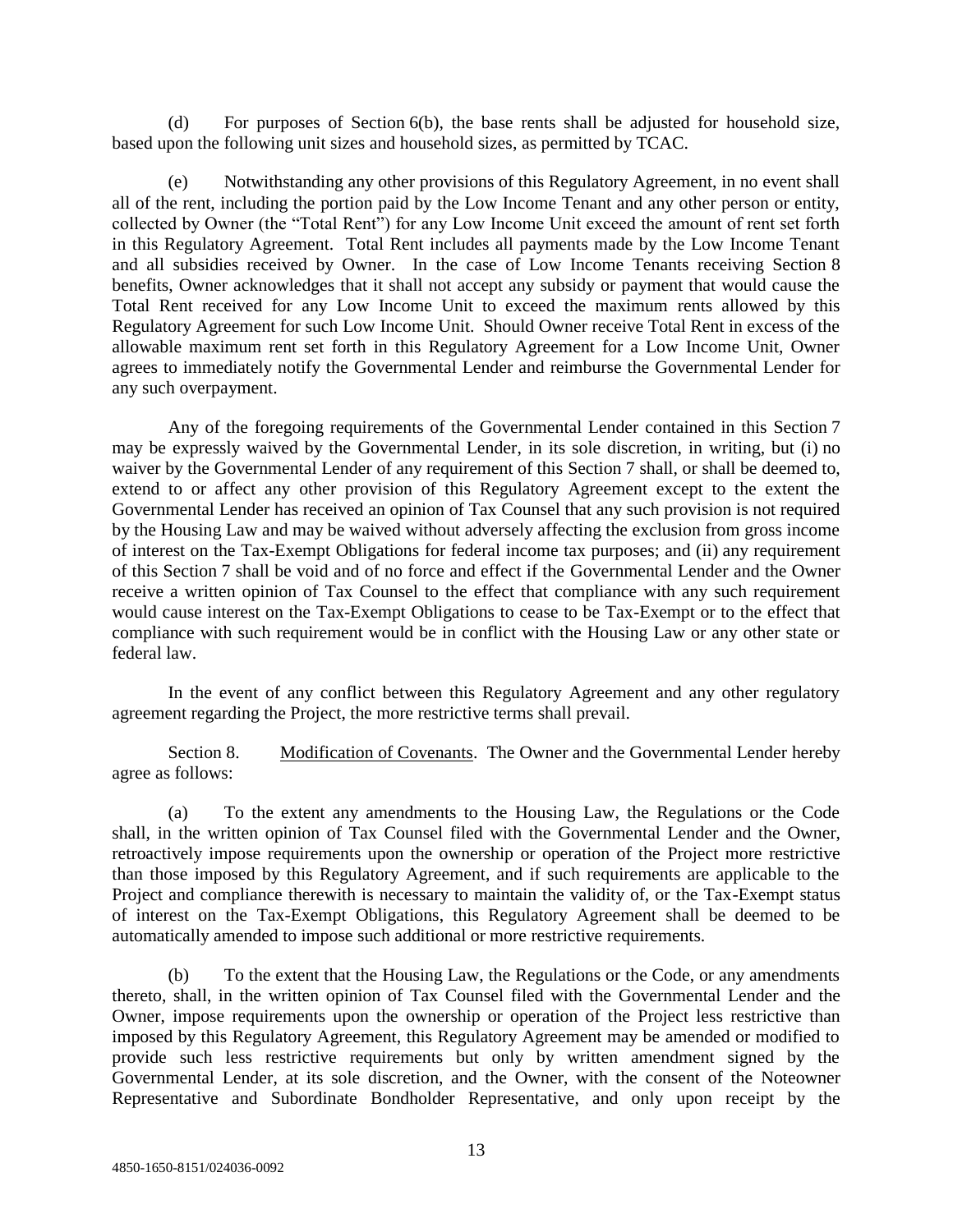Governmental Lender of the written opinion of Tax Counsel to the effect that such amendment will not affect the Tax-Exempt status of interest on the Tax-Exempt Obligations or violate the requirements of the Housing Law, and otherwise in accordance with Section 21 hereof.

(c) The Owner and the Governmental Lender shall execute, deliver and, if applicable, file of record any and all documents and instruments necessary to effectuate the intent of this Section 8.

Section 9. Indemnification; Other Payments. To the fullest extent permitted by law, the Owner agrees to indemnify, hold harmless and defend the Governmental Lender and each of its officers, governing members, directors, officials, employees, attorneys, agents, and program participants (collectively, the "Indemnified Parties"), against any and all losses, damages, claims, actions, liabilities, costs and expenses of any conceivable nature, kind or character (including, without limitation, reasonable attorneys' fees and expenses, litigation and court costs, amounts paid in settlement and amounts paid to discharge judgments) to which the Indemnified Parties, or any of them, may become subject under or any statutory law (including federal or state securities laws) or at common law or otherwise, arising out of or based upon or in any way relating to:

(i) the Tax-Exempt Obligations, the Funding Loan Agreement, the Loan Agreement, the Subordinate Indenture, the Subordinate Loan Agreement, this Regulatory Agreement, or the Tax Certificate and all documents related thereto, or the execution or amendment hereof or thereof or in connection with transactions contemplated hereby or thereby, including, as applicable, the execution and delivery or transfer of interests in the Tax-Exempt Obligations;

(ii) any act or omission of the Owner or any of its agents, contractors, servants, employees or licensees in connection with the Loan or the Project, the operation of the Project, or the condition, environmental or otherwise, occupancy, use, possession, conduct or management of work done in or about, or from the planning, design, acquisition, installation, construction or rehabilitation of, the Project or any part thereof;

any lien or charge upon payments by the Owner to the Governmental Lender or any taxes (including, without limitation, all ad valorem taxes and sales taxes), assessments, impositions and other charges imposed on the Governmental Lender in respect of any portion of the Project;

(iv) any violation of any environmental law, rule or regulation with respect to, or the release of any toxic substance from, the Project or any part thereof;

(v) the defeasance and/or redemption, in whole or in part, of the Tax-Exempt Obligations;

(vi) any untrue statement or misleading statement or alleged untrue statement or alleged misleading statement of a material fact contained in any offering statement or disclosure document for the Tax-Exempt Obligations or any of the documents relating to the Tax-Exempt Obligations, or any omission or alleged omission from any offering statement or disclosure document for the Tax-Exempt Obligations of any material fact necessary to be stated therein in order to make the statements made therein, in the light of the circumstances under which they were made, not misleading; or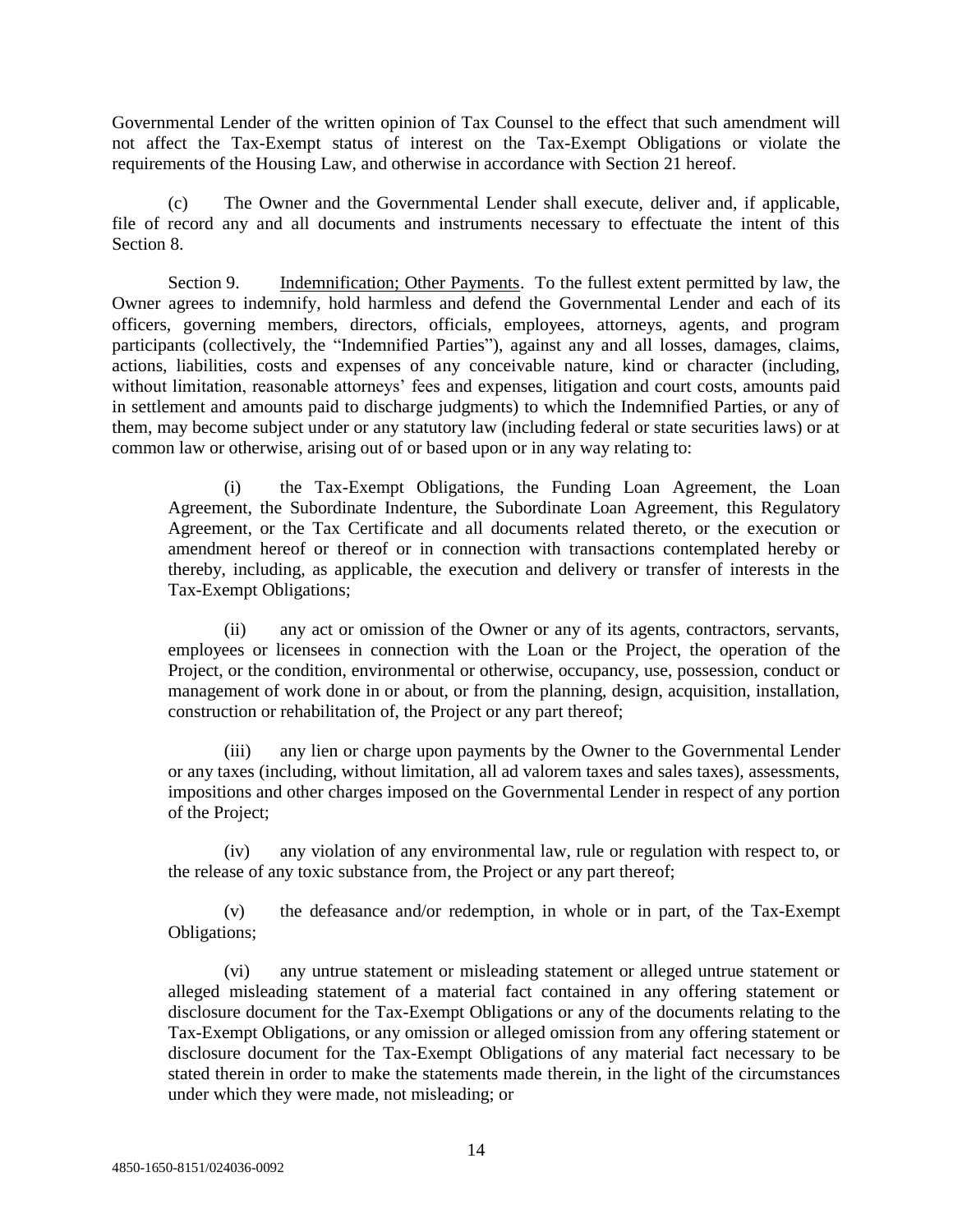(vii) any declaration of taxability of interest on the Tax-Exempt Obligations, or allegations (or regulatory inquiry) that interest on the Tax-Exempt Obligations is taxable for federal tax purposes;

except to the extent such damages are caused by the willful misconduct or gross negligence of such Indemnified Party. In the event that any action or proceeding is brought against any Indemnified Party with respect to which indemnity may be sought hereunder, the Owner, upon written notice from the Indemnified Party, shall assume the investigation and defense thereof, including the employment of counsel selected by the Indemnified Party, and shall assume the payment of all expenses related thereto, with full power to litigate, compromise or settle the same in its sole discretion; provided that the Indemnified Party shall have the right to review and approve or disapprove any such compromise or settlement. Each Indemnified Party shall have the right to employ separate counsel in any such action or proceeding and participate in the investigation and defense thereof, and the Owner shall pay the reasonable fees and expenses of such separate counsel; provided, however, that such Indemnified Party may only employ separate counsel at the expense of the Owner if in the judgment of such Indemnified Party a conflict of interest exists by reason of common representation or if all parties commonly represented do not agree as to the action (or inaction) of counsel. In addition to the foregoing, the Owner shall pay upon demand all of the fees and expenses paid or incurred by the Governmental Lender in enforcing the provisions hereof.

In addition thereto, the Owner will pay upon demand all of the fees and expenses paid or incurred by the Governmental Lender in enforcing the provisions hereof, as more fully set forth in the Loan Agreement.

The provisions of this Section 9 shall survive the final payment or defeasance of the Tax-Exempt Obligations and the term of this Regulatory Agreement.

Section 10. Consideration. The Governmental Lender has agreed to execute and deliver the Tax-Exempt Obligations to provide funds to lend to the Owner to finance the Project, all for the purpose, among others, of inducing the Owner to acquire, construct, develop and operate the Project. In consideration of the execution and delivery of the Tax-Exempt Obligations by the Governmental Lender, the Owner has entered into this Regulatory Agreement and has agreed to restrict the uses to which this Project can be put on the terms and conditions set forth herein.

Section 11. Reliance. The Governmental Lender and the Owner hereby recognize and agree that the representations and covenants set forth herein may be relied upon by all persons, including but not limited to the Administrator, interested in the legality and validity of the Tax-Exempt Obligations, in the exemption from California personal income taxation of interest on the Tax-Exempt Obligations and in the Tax-Exempt status of the interest on the Tax-Exempt Obligations. In performing their duties and obligations hereunder, the Governmental Lender, the Administrator may rely upon statements and certificates of the Low Income Tenants, and upon audits of the books and records of the Owner pertaining to the Project. In addition, the Governmental Lender may consult with counsel, and the opinion of such counsel shall be full and complete authorization and protection in respect of any action taken or suffered by the Governmental Lender hereunder in good faith and in conformity with such opinion.

Section 12. Transfer of the Project. For the Compliance Period, the Owner shall not Transfer the Project, in whole or in part, without the prior written consent of the Governmental Lender, which consent shall not be unreasonably withheld or delayed if the following conditions are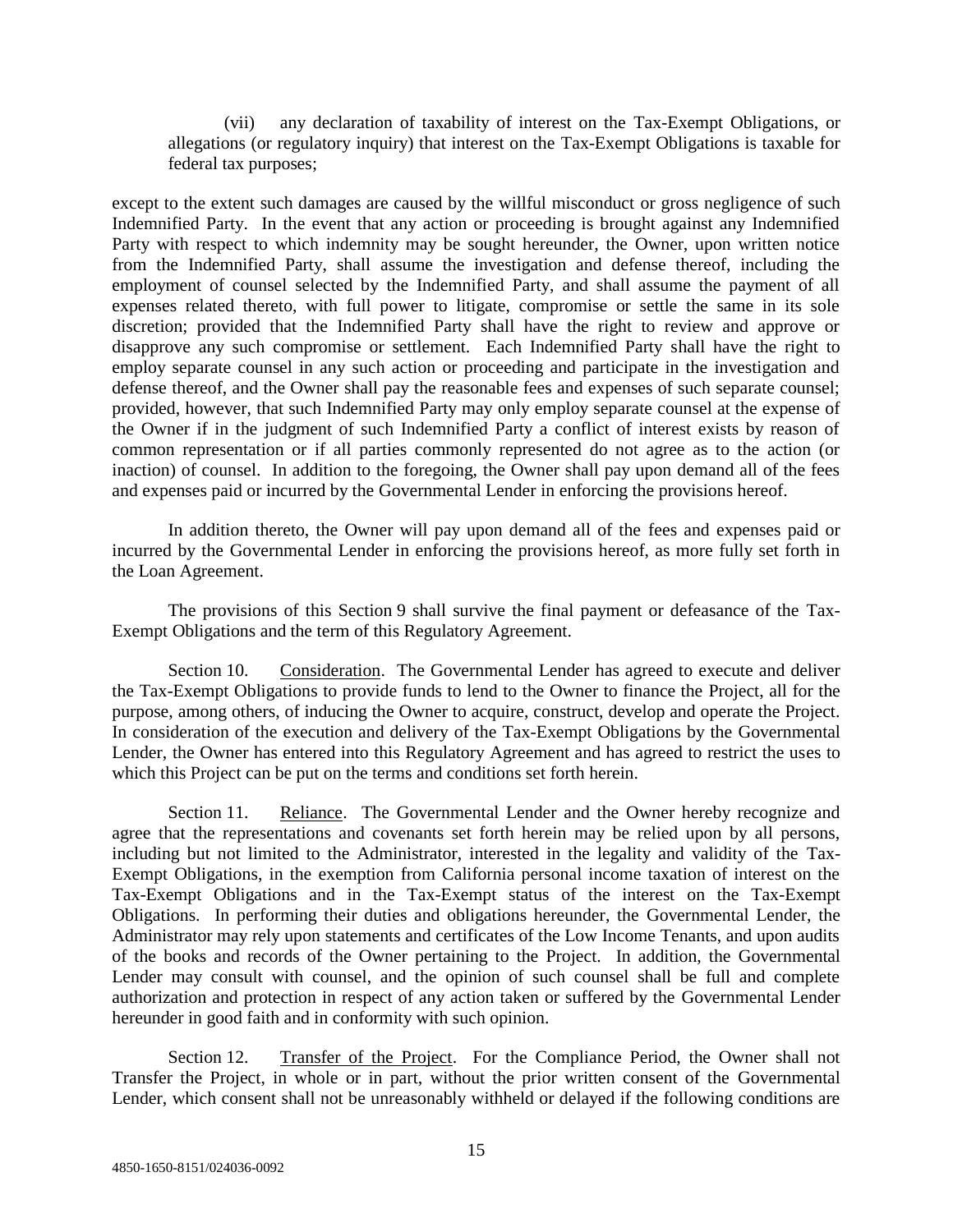satisfied: (A) the receipt by the Governmental Lender of evidence acceptable to the Governmental Lender that (1) the Owner shall not be in default hereunder or under the Loan Agreement, if in effect (which may be evidenced by a Certificate of Continuing Program Compliance), or the transferee undertakes to cure any defaults of the Owner to the reasonable satisfaction of the Governmental Lender; (2) the continued operation of the Project shall comply with the provisions of this Regulatory Agreement; (3) either (a) the transferee or its Manager has at least three years' experience in the ownership, operation and management of similar size rental housing projects, and at least one year's experience in the ownership, operation and management of rental housing projects containing belowmarket-rate units, without any record of material violations of discrimination restrictions or other state or federal laws or regulations or local governmental requirements applicable to such projects, or (b) the transferee agrees to retain a Manager with the experience and record described in subclause (a) above, or (c) the transferring Owner or its management company will continue to manage the Project, or another management company reasonably acceptable to the Governmental Lender will manage, for at least one year following such Transfer and, if applicable, during such period the transferring Owner or its management company will provide training to the transferee and its manager in the responsibilities relating to the Low Income Units; and (4) the person or entity that is to acquire the Project does not have pending against it, and does not have a history of significant and material building code violations or complaints concerning the maintenance, upkeep, operation, and regulatory agreement compliance of any of its projects as identified by any local, state or federal regulatory agencies; (B) the execution by the transferee of any document reasonably requested by the Governmental Lender with respect to the assumption of the Owner's obligations under this Regulatory Agreement and the Loan Agreement (if then in effect), including without limitation an instrument of assumption hereof and thereof, and delivery to the Governmental Lender of an opinion of such transferee's counsel to the effect that each such document and this Regulatory Agreement are valid, binding and enforceable obligations of such transferee, subject to bankruptcy and other standard limitations affecting creditor's rights; (C) receipt by the Governmental Lender of an opinion of Tax Counsel to the effect that any such Transfer will not adversely affect the Tax-Exempt status of interest on the Tax-Exempt Obligations; (D) receipt by the Governmental Lender of all fees and/or expenses then currently due and payable to the Governmental Lender by the Owner; and (E) receipt by the Governmental Lender of evidence of satisfaction of compliance with the provisions of Section 28(d)(i) related to notice to CDLAC of transfer of the Project.

It is hereby expressly stipulated and agreed that any Transfer of the Project in violation of this Section 12 shall be null, void and without effect, shall cause a reversion of title to the Owner, and shall be ineffective to relieve the Owner of its obligations under this Regulatory Agreement. The written consent of the Governmental Lender to any Transfer of the Project shall constitute conclusive evidence that the Transfer is not in violation of this Section 12. Nothing in this Section shall affect any provision of any other document or instrument between the Owner and any other party which requires the Owner to satisfy certain conditions or obtain the prior written consent of such other party in order to Transfer the Project. Upon any Transfer that complies with this Regulatory Agreement, the Owner shall be fully released from its obligations hereunder to the extent such obligations have been fully assumed in writing by the transferee of the Project.

The foregoing notwithstanding, the Project may be transferred pursuant to a foreclosure, exercise of power of sale or deed in lieu of foreclosure or comparable conversion under the Deed of Trust without the consent of the Governmental Lender or compliance with the provisions of this Section 12. The Governmental Lender hereby approves the transfer of limited partnership interests in the Owner, including, without limitation, the transfer of limited partnership interests in the Owner and the transfer of interests in the limited partners of Owner. The Governmental Lender hereby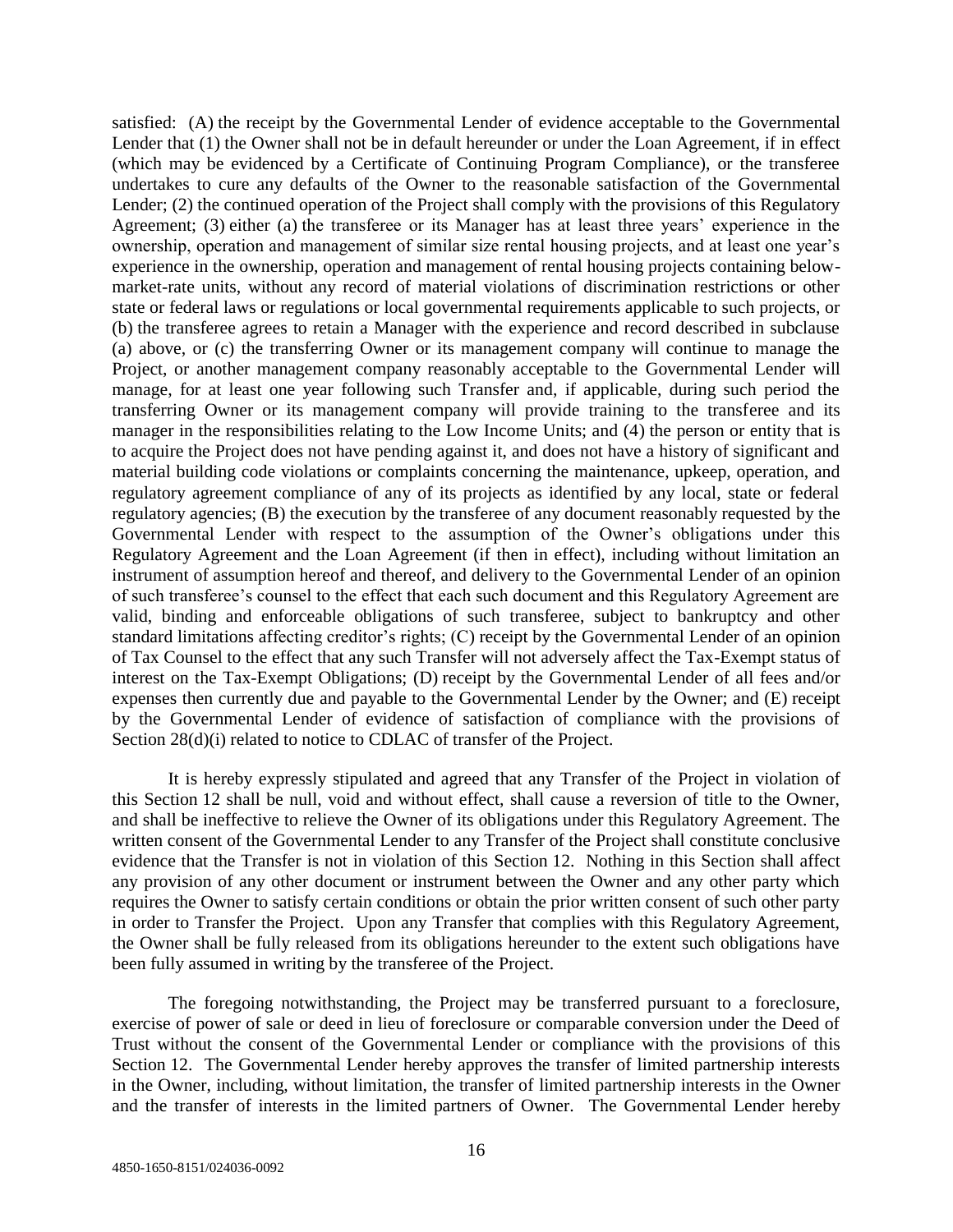agrees that the removal and replacement of one or more of the general partners pursuant to the Owner's partnership agreement shall not require the consent of Governmental Lender.

For the Compliance Period, the Owner shall not: (1) encumber any of the Project or grant commercial leases of any part thereof, or permit the conveyance, transfer or encumbrance of any part of the Project, except for (A) encumbrances permitted under the Deed of Trust, or (B) a Transfer in accordance with the terms of this Regulatory Agreement, in each case upon receipt by the Governmental Lender of an opinion of Tax Counsel to the effect that such action will not adversely affect the Tax-Exempt status of interest on the Tax-Exempt Obligations (provided that such opinion will not be required with respect to any encumbrance, lease or transfer relating to a commercial operation or ancillary facility that will be available for tenant use and is customary to the operation of multifamily housing developments similar to the Project); (2) demolish any part of the Project or substantially subtract from any real or personal property of the Project, except to the extent that what is demolished or removed is replaced with comparable property or such demolition or removal is otherwise permitted by the Loan Agreement or the Deed of Trust; or (3) permit the use of the dwelling accommodations of the Project for any purpose except rental residences.

Section 13. Term. This Regulatory Agreement and all and several of the terms hereof shall become effective upon its execution and delivery, and shall remain in full force and effect for the period provided herein and shall terminate as to any provision not otherwise provided with a specific termination date and shall terminate in its entirety at the end of the Compliance Period, it being expressly agreed and understood that the provisions hereof are intended to survive the retirement of the Tax-Exempt Obligations and discharge of the Funding Loan Agreement, the Loan Agreement, the Subordinate Indenture and the Subordinate Loan Agreement.

The terms of this Regulatory Agreement to the contrary notwithstanding, the requirements of this Regulatory Agreement shall terminate and be of no further force and effect in the event of involuntary noncompliance with the provisions of this Regulatory Agreement caused by fire or other casualty, seizure, requisition, foreclosure or transfer of title by deed in lieu of foreclosure, change in a federal law or an action of a federal agency after the Closing Date, which prevents the Governmental Lender from enforcing such provisions, or condemnation or a similar event, but only if, within a reasonable period, either the Tax-Exempt Obligations are retired or amounts received as a consequence of such event are used to provide a project that meets the requirements hereof; provided, however, that the preceding provisions of this sentence shall cease to apply and the restrictions contained herein shall be reinstated if, at any time subsequent to the termination of such provisions as the result of the foreclosure or the delivery of a deed in lieu of foreclosure or a similar event, the Owner or any related person (within the meaning of Section 1.103-10(e) of the Regulations) obtains an ownership interest in the Project for federal income tax purposes. The Owner hereby agrees that, following any foreclosure, transfer of title by deed in lieu of foreclosure or similar event, neither the Owner nor any such related person as described above will obtain an ownership interest in the Project for federal tax purposes.

Notwithstanding any other provision of this Regulatory Agreement, this Regulatory Agreement may be terminated upon agreement by the Governmental Lender and the Owner, with the consent of CDLAC, upon receipt by the Governmental Lender of an opinion of Tax Counsel to the effect that such termination will not adversely affect the exclusion from gross income of interest on the Tax-Exempt Obligations for federal income tax purposes. Upon the termination of the terms of this Regulatory Agreement, the parties hereto agree to execute, deliver and record appropriate instruments of release and discharge of the terms hereof; provided, however, that the execution and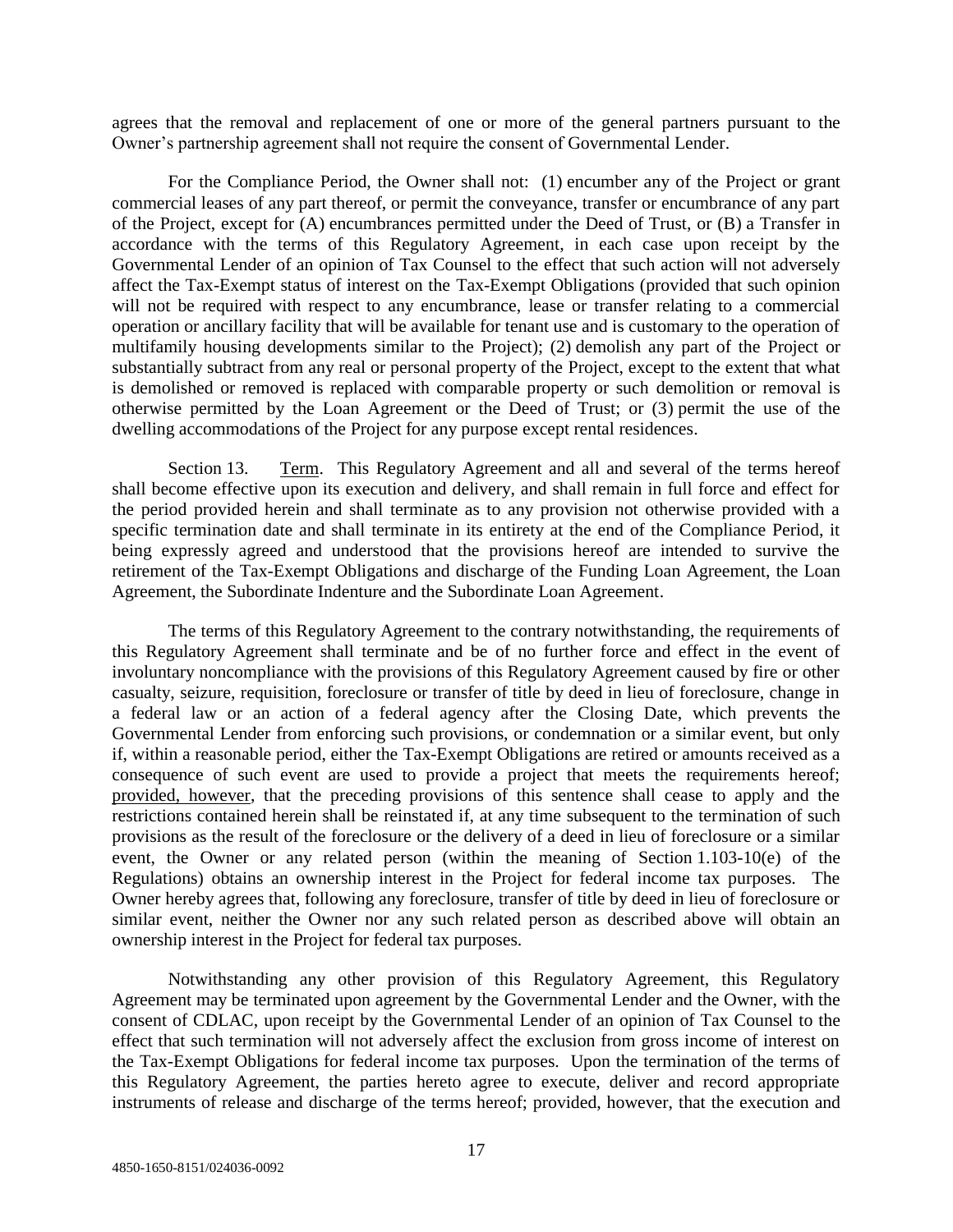delivery of such instruments shall not be necessary or a prerequisite to the termination of this Regulatory Agreement in accordance with its terms.

Section 14. Covenants to Run With the Land. Notwithstanding Section 1461 of the California Civil Code, the Owner hereby subjects the Project to the covenants, reservations and restrictions set forth in this Regulatory Agreement. The Governmental Lender and the Owner hereby declare their express intent that the covenants, reservations and restrictions set forth herein shall be deemed covenants running with the land and shall pass to and be binding upon the Owner's successors in title to the Project; provided, however, that on the termination of this Regulatory Agreement said covenants, reservations and restrictions shall expire. Each and every contract, deed or other instrument hereafter executed covering or conveying the Project or any portion thereof shall conclusively be held to have been executed, delivered and accepted subject to such covenants, reservations and restrictions, regardless of whether such covenants, reservations and restrictions are set forth in such contract, deed or other instruments.

Section 15. Burden and Benefit. The Governmental Lender and the Owner hereby declare their understanding and intent that the burdens of the covenants set forth herein touch and concern the land in that the Owner's legal interest in the Project is rendered less valuable thereby. The Governmental Lender and the Owner hereby further declare their understanding and intent that the benefits of such covenants touch and concern the land by enhancing and increasing the enjoyment and use of the Project by Low Income Tenants and Very Low Income Tenants, the intended beneficiaries of such covenants, reservations and restrictions, and by furthering the public purposes for which the Tax-Exempt Obligations were executed and delivered or issued, as the case may be.

Section 16. Uniformity; Common Plan. The covenants, reservations and restrictions hereof shall apply uniformly to the entire Project in order to establish and carry out a common plan for the use of the site on which the Project is located.

Section 17. Default; Enforcement. If the Owner defaults in the performance or observance of any covenant, agreement or obligation of the Owner set forth in this Regulatory Agreement, and if such default remains uncured for a period of 60 days after written notice thereof shall have been given by the Governmental Lender or the Noteowner Representative or the Subordinate Bondholder Representative to the Owner, or for a period of 60 days from the date the Owner should, with reasonable diligence, have discovered such default, then the Governmental Lender shall declare an "Event of Default" to have occurred hereunder; provided, however, that if the default is of such a nature that it cannot be corrected within 60 days, such default shall not constitute an Event of Default hereunder so long as (i) the Owner institutes corrective action within said 60 days and diligently pursues such action until the default is corrected, and (ii) in the opinion of Tax Counsel, the failure to cure said default within 60 days will not adversely affect the Tax-Exempt status of interest on the Tax-Exempt Obligations. The Governmental Lender shall have the right to enforce the obligations of the Owner under this Regulatory Agreement within shorter periods of time than are otherwise provided herein if necessary to insure compliance with the Housing Law or the Code. Any cure of any default made or tendered by the Investor Limited Partner shall be deemed to be a cure by Owner and shall be accepted or rejected on the same basis as if made or tendered by Owner.

Following the declaration of an Event of Default hereunder, the Governmental Lender, subject to the terms of the Funding Loan Agreement, may take any one or more of the following steps, in addition to all other remedies provided by law or equity: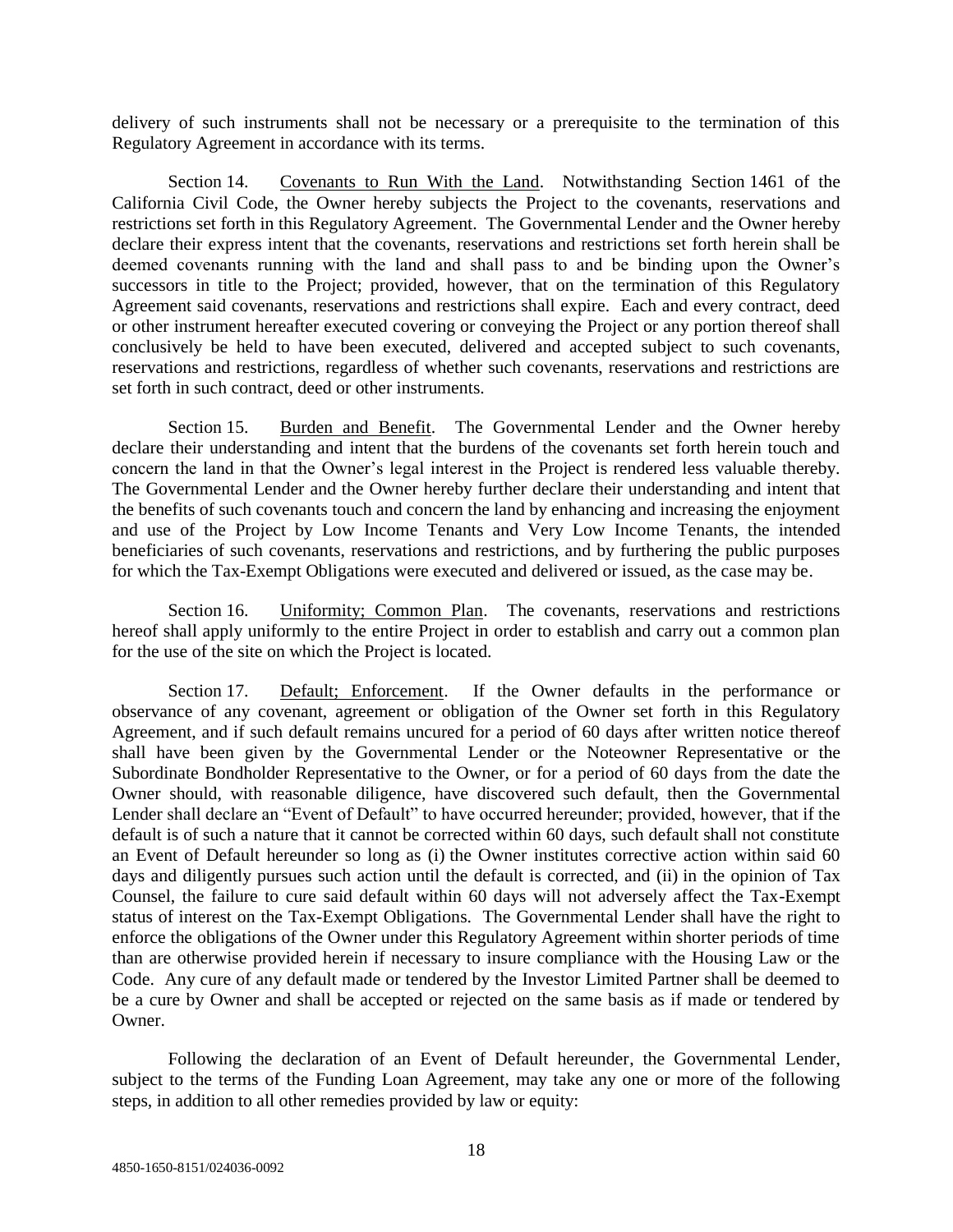(i) by mandamus or other suit, action or proceeding at law or in equity, including injunctive relief, require the Owner to perform its obligations and covenants hereunder or enjoin any acts or things that may be unlawful or in violation of the rights of the Governmental Lender hereunder;

(ii) have access to and inspect, examine and make copies of all of the books and records of the Owner pertaining to the Project;

(iii) take such other action at law or in equity as may appear necessary or desirable to enforce the obligations, covenants and agreements of the Owner hereunder; and

(iv) with the consent of the Noteowner Representative, which consent shall not be unreasonably withheld, declare a default under the Funding Loan Agreement or Loan Agreement, as applicable, and proceed with any remedies provided therein.

The Owner hereby agrees that specific enforcement of the Owner's agreements contained herein is the only means by which the Governmental Lender may fully obtain the benefits of this Regulatory Agreement made by the Owner herein, and the Owner therefore agrees to the imposition of the remedy of specific performance against it in the case of any Event of Default by the Owner hereunder.

The Governmental Lender hereby agrees that cure of any Event of Default made or tendered by any partner of the Owner shall be deemed to be a cure by the Owner and shall be accepted or rejected on the same basis as if made or tendered by the Owner.

All reasonable fees, costs and expenses (including reasonable attorney's fees and expenses) the Governmental Lender incurred in taking any action pursuant to this Section shall be the sole responsibility of the Owner.

Section 18. Recording and Filing. (a) The Owner shall cause this Regulatory Agreement and all amendments and supplements hereto and thereto, to be recorded and filed in the real property records of the County, and in such other places as the Governmental Lender may reasonably request. The Owner shall pay all fees and charges incurred in connection with any such recording.

(b) The Owner and the Governmental Lender will file of record such other documents and take such other steps as are reasonably necessary, in the opinion of Tax Counsel, in order to insure that the requirements and restrictions of this Regulatory Agreement will be binding upon all owners of the Project.

(c) The Owner hereby covenants to include or reference the requirements and restrictions contained in this Regulatory Agreement in any documents transferring any interest in the Project to another person to the end that such transferee has notice of, and is bound by, such restrictions, and, except in the case of a foreclosure or comparable involuntary conversion of the Deed of Trust, whereby the Funding Lender becomes the owner of the Project, to obtain the agreement from any transferee to abide by all requirements and restrictions of this Regulatory Agreement.

Section 19. Payment of Fees. Notwithstanding any prepayment of the Loan and discharge of the Funding Loan Agreement, the Owner shall continue to pay the fees of the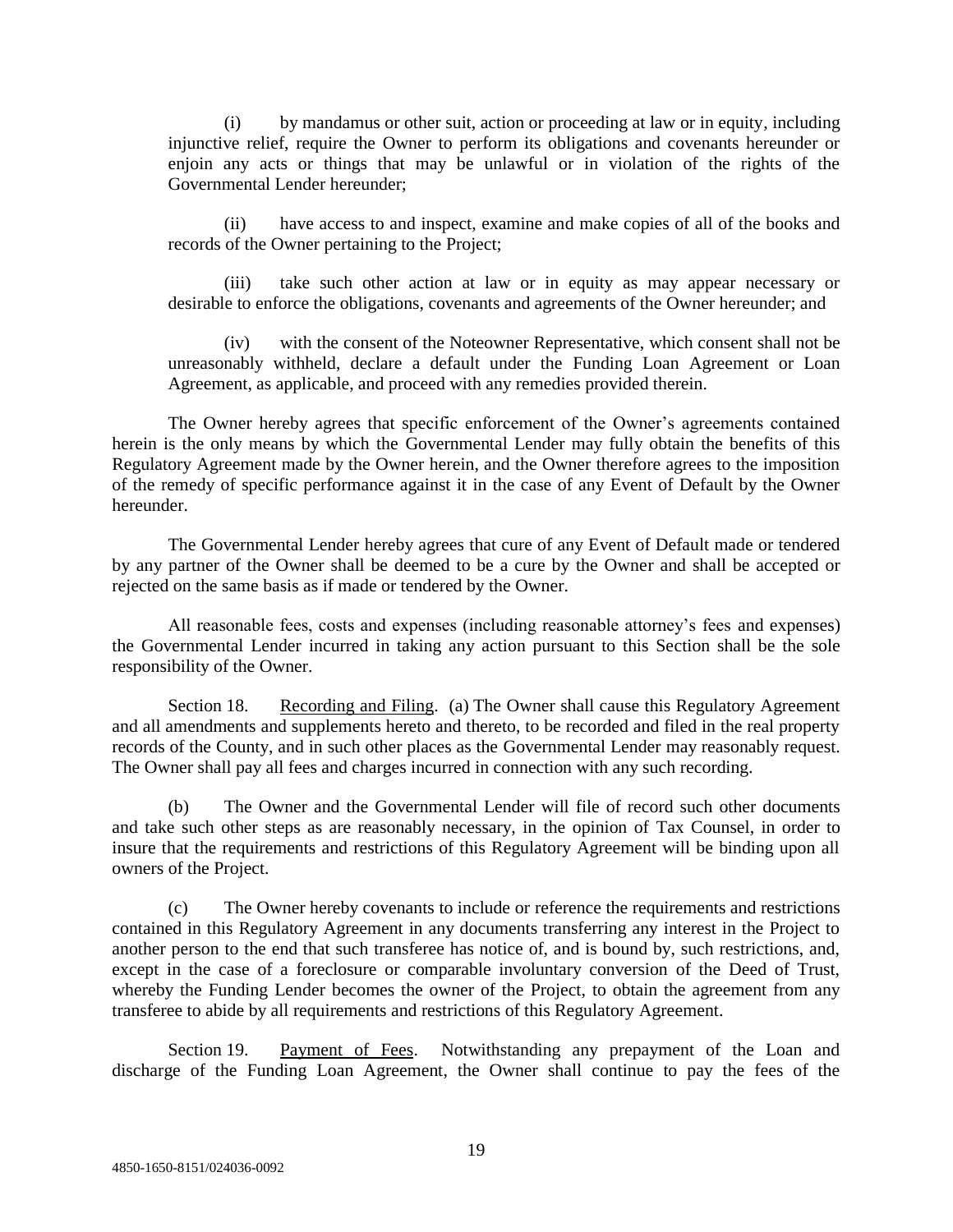Governmental Lender as provided in this Section 19, unless such prepayment is made in connection with a refunding of the Tax-Exempt Obligations.

The Owner agrees to pay to the Governmental Lender (i) an initial issuance fee of \$ equal to 0.20% of the aggregate amount of Tax-Exempt Obligations and its Chula Vista Housing Authority Multifamily Housing Revenue Note (Columba Apartments) 2021 Series A-2 (Taxable), which issuance fee shall be paid on or before the Closing Date, (ii) the Governmental Lender's annual administration fee (the "Annual Administration Fee"), which shall be an amount equal to \$21,000, payable semi-annually in equal installments on each [December 15 and June 15] (provided the first two semi-annual installments due [June 15, 2022 and December 15, 2022] shall be due and payable on the Closing Date), and continuing throughout the Compliance Period, and (iii) within 30 days after receipt of request for payment thereof, all reasonable out-ofpocket expenses of the Governmental Lender (not including salaries and wages of Governmental Lender employees) related to the Tax-Exempt Obligations, the Project and the financing thereof, including, without limitation, legal fees and expenses incurred in connection with the interpretation, performance, enforcement or amendment of any documents relating to the Project or the Tax-Exempt Obligations, including without limitation any legal fees and expenses incurred in connection with any audit of the Tax-Exempt Note is by the Internal Revenue Service.

In addition, commencing \_\_\_\_\_\_\_\_, 202\_, the Owner shall pay the Governmental Lender a loan monitoring fee of [\$4,252], which fee shall increase by three percent (3%) annually.

If the Owner fails to make payment of the Annual Administration Fee for a period of two consecutive years or more, the Governmental Lender may, in its sole discretion, declare the total amount of the Annual Administration Fee through the end of the Compliance Period immediately due and payable, such amount to be discounted at a rate equal to the then current market rate for U.S. Treasury obligations of a maturity equal to the remaining term of the Compliance Period.

Section 20. Governing Law; Venue. This Regulatory Agreement shall be construed in accordance with and governed by the laws of the State of California applicable to contracts made and performed in the State of California. This Regulatory Agreement shall be enforceable in the State of California, and any action arising hereunder shall (unless waived by the Governmental Lender in writing) be filed and maintained in the Superior Court of California, County of San Diego.

Section 21. Amendments; Waivers. (a) Except as provided in Sections 8(a) and 28(e) hereof, this Regulatory Agreement may be amended only by a written instrument executed by the parties hereto or their successors in title, and duly recorded in the real property records of the County of San Diego, California, and only upon (i) receipt by the Governmental Lender of an opinion from Tax Counsel that such amendment will not adversely affect the Tax-Exempt status of interest on the Tax-Exempt Obligations and is not contrary to the provisions of the Housing Law and (ii) the written consent of the Noteowner Representative and Subordinate Bondholder Representative, who shall receive a copy of any such amendment.

(b) Anything to the contrary contained herein notwithstanding, the Governmental Lender and the Owner hereby agree to amend this Regulatory Agreement to the extent required, in the opinion of Tax Counsel, in order that interest on the Tax-Exempt Obligations remains Tax-Exempt. The parties requesting such amendment shall notify the other parties to this Regulatory Agreement of the proposed amendment, with a copy of such proposed amendment to Tax Counsel and a request that Tax Counsel render to the Governmental Lender an opinion as to the effect of such proposed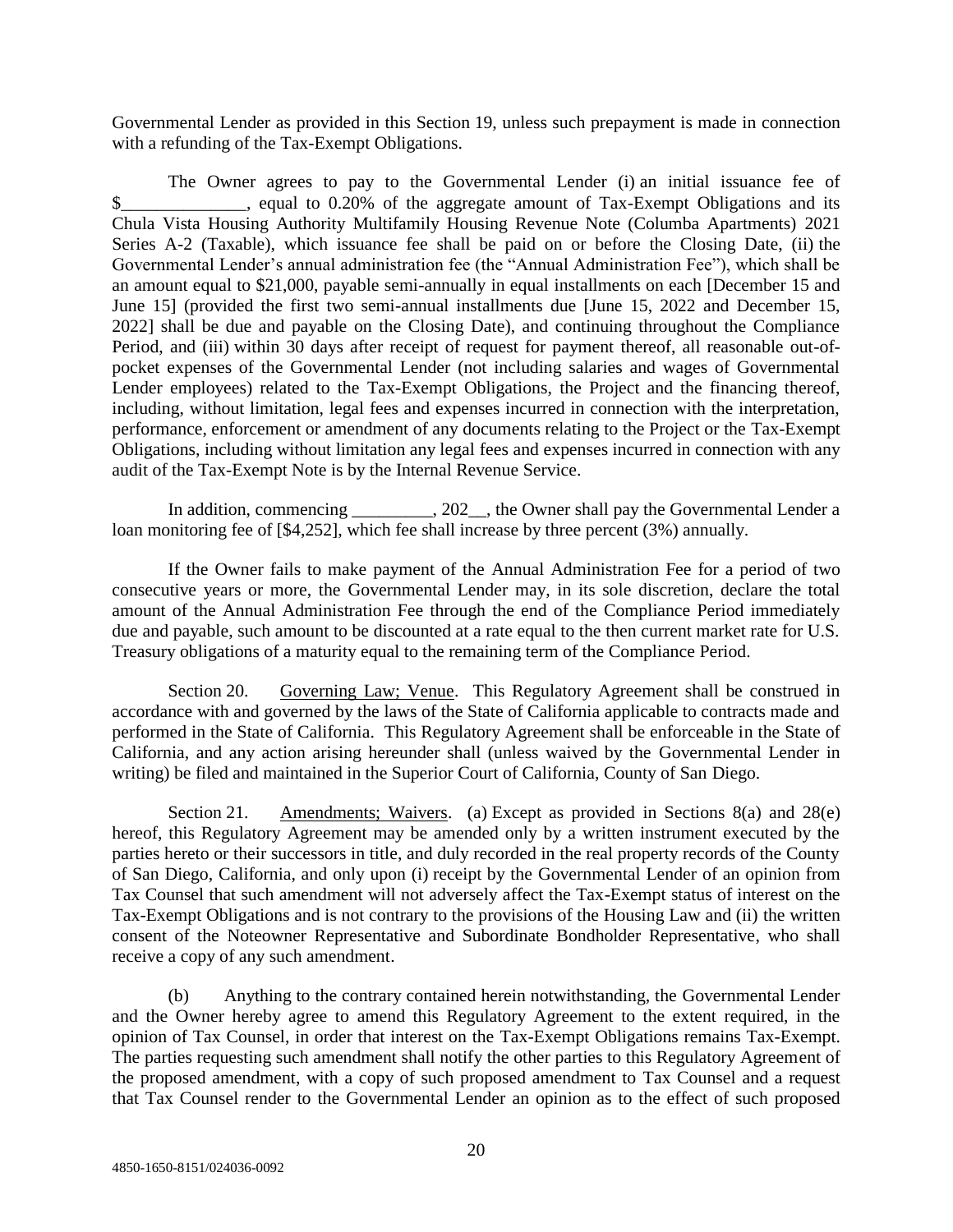amendment upon the Tax-Exempt status of interest on the Tax-Exempt Obligations. This provision shall not be subject to any provision of any other agreement requiring any party hereto to obtain the consent of any other person in order to amend this Regulatory Agreement.

(c) Any waiver of, or consent to, any condition under this Regulatory Agreement must be expressly made in writing.

Section 22. Notices. Any notice required to be given hereunder shall be made in writing and shall be given by personal delivery, overnight delivery, certified or registered mail, postage prepaid, return receipt requested, or by telecopy, in each case at the respective addresses specified in the Funding Loan Agreement, or at such other addresses as may be specified in writing by the parties hereto. Unless otherwise specified by the Administrator, the address of the Administrator is:

> Chula Vista Housing Authority 276 Fourth Avenue Chula Vista, California 91910 Attention: Director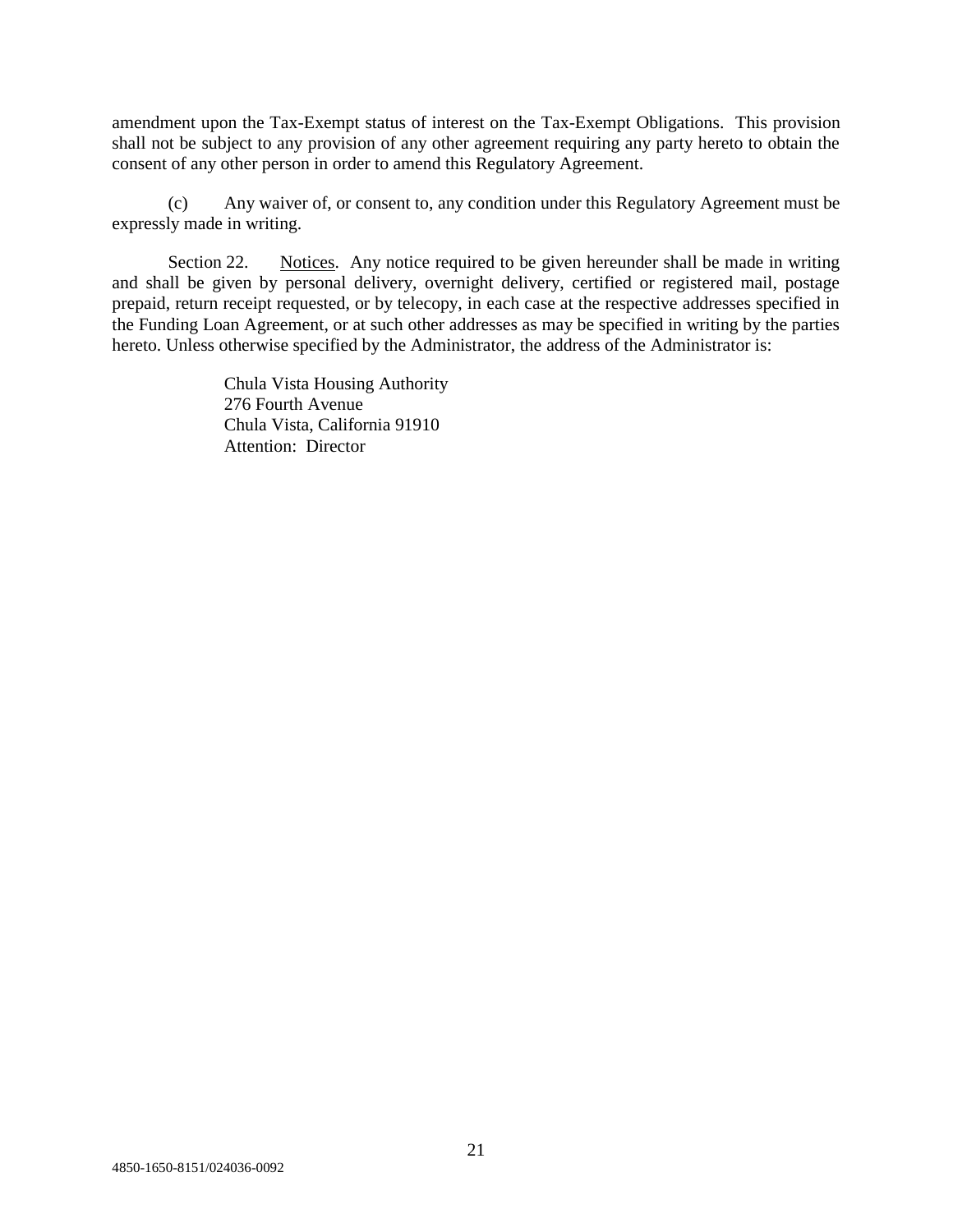Unless otherwise specified by CDLAC, the address of CDLAC is:

California Debt Limit Allocation Committee 915 Capitol Mall, Room 311 Sacramento, CA 95814 Attention: Executive Director

The Governmental Lender, the Administrator, CDLAC and the Owner may, by notice given hereunder, designate any further or different addresses to which subsequent notices, certificates or other communications shall be sent. Notice shall be deemed given on the date evidenced by the postal or courier receipt or other written evidence of delivery or electronic transmission; provided that any telecopy or other electronic transmission received by any party after 4:00 p.m., local time of the receiving party, as evidenced by the time shown on such transmission, shall be deemed to have been received the following Business Day. A copy of each notice of default provided to the Owner hereunder shall also be provided to the Investor and the Noteowner Representative at the addresses set forth in the Funding Loan Agreement. A copy of each notice of default provided to the Owner hereunder shall also be provided to the Subordinate Bondholder Representative at the addresses set forth in the Subordinate Indenture.

A copy of each notice sent by or to the Owner shall also be sent to the Manager at the address of the Manager provided by the Owner to the Administrator; but such copies shall not constitute notice to the Owner, nor shall any failure to send such copies constitute a breach of this Regulatory Agreement or a failure of or defect in notice to the Owner.

The Owner shall notify the Governmental Lender and the Administrator in writing of any change to the name of the Project or any change of name or address for the Owner or the Manager. The Owner shall further notify CDLAC in writing of any event provided in Section 28(d) hereof.

Section 23. Severability. If any provision of this Regulatory Agreement shall be invalid, illegal or unenforceable, the validity, legality and enforceability of the remaining portions hereof shall not in any way be affected or impaired thereby.

Section 24. Multiple Counterparts. This Regulatory Agreement may be simultaneously executed in multiple counterparts, all of which shall constitute one and the same instrument, and each of which shall be deemed to be an original.

Section 25. Limitation on Liability. Notwithstanding the foregoing or any other provision or obligation to the contrary contained in this Regulatory Agreement, (i) the liability of the Owner under this Regulatory Agreement to any person or entity, including, but not limited to, the Noteowner Representative, the Subordinate Bondholder Representative or the Governmental Lender and their successors and assigns, is limited to the Owner's interest in the Project, the Pledged Revenues and the amounts held in the funds and accounts created under the Funding Loan Agreement, or any rights of the Owner under any guarantees relating to the Project, and such persons and entities shall look exclusively thereto, or to such other security as may from time to time be given for the payment of obligations arising out of this Regulatory Agreement or any other agreement securing the obligations of the Owner under this Regulatory Agreement; and (ii) from and after the date of this Regulatory Agreement, no deficiency or other personal judgment, nor any order or decree of specific performance (other than pertaining to this Regulatory Agreement, any agreement pertaining to any Project or any other agreement securing the Owner's obligations under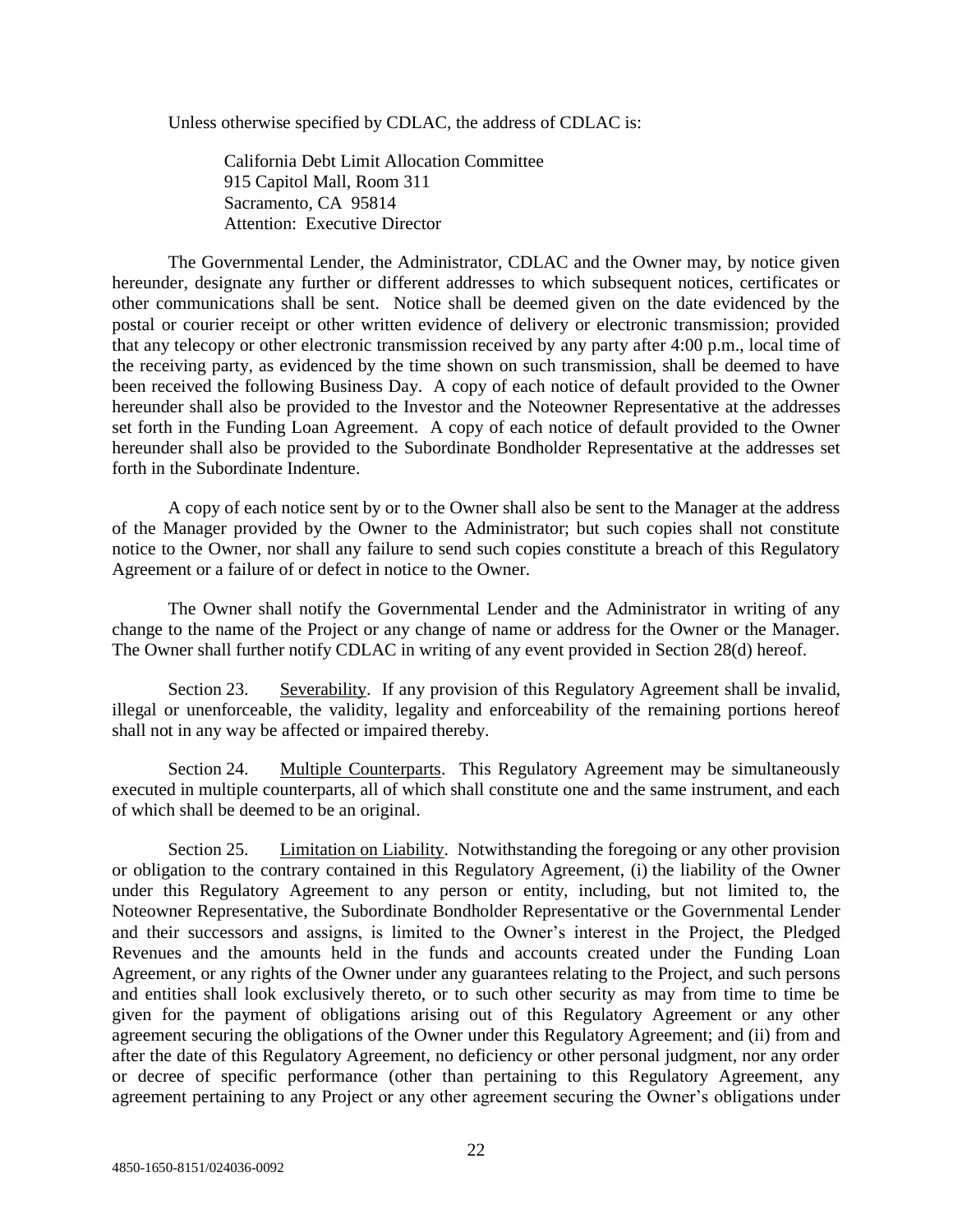this Regulatory Agreement), shall be rendered against the Owner, the assets of the Owner (other than the Owner's interest in the Project, this Regulatory Agreement, amounts held in the funds and accounts created under the Funding Loan Agreement or Subordinate Bond Documents, any rights of the Owner under the Funding Loan Agreement, Subordinate Bond Documents or any other documents relating to the Tax-Exempt Obligations or any rights of the Owner under any guarantees relating to the Project), its partners, members, successors, transferees or assigns and each of their respective officers, directors, employees, partners, agents, heirs and personal representatives, as the case may be, in any action or proceeding arising out of this Regulatory Agreement and the Funding Loan Agreement or any agreement securing the obligations of the Owner under this Regulatory Agreement, or any judgment, order or decree rendered pursuant to any such action or proceeding, except to the extent provided in the Loan Agreement.

Section 26. Third-Party Beneficiary. The City and CDLAC are intended to be and shall each be a third-party beneficiary of this Regulatory Agreement. The City shall have the right (but not the obligation) to enforce, separately or jointly with the Governmental Lender or to cause the Governmental Lender to enforce, the terms of this Regulatory Agreement and to pursue an action for specific performance or other available remedy at law or in equity in accordance with Section 17 hereof. CDLAC shall have the right (but not the obligation) to enforce the CDLAC Conditions and to pursue an action for specific performance or other available remedy at law or in equity in accordance with Section 17 hereof, provided that any such action or remedy shall not materially adversely affect the interests and rights of the Noteowners and Subordinate Bondholders.

Section 27. Property Management. The Owner agrees that at all times the Project shall be managed by a property manager (i) approved by the Governmental Lender in its reasonable discretion and (ii) who has at least three years' experience in the ownership, operation and management of similar size rental housing projects, and at least one year's experience in the ownership, operation and management of rental housing projects containing below-market-rate units, without any record of material violations of discrimination restrictions or other state or federal laws or regulations or local governmental requirements applicable to such projects (the "Manager"). The Owner shall submit to the Governmental Lender from time to time such information about the background, experience and financial condition of any existing or proposed Manager as the Governmental Lender may reasonably require to determine whether such Manager meets the requirements for a Manager set forth herein. The Governmental Lender reserves the right to conduct periodic reviews of the management practices and of the Manager to determine if the Project is being operated and managed in accordance with the requirements and standards of this Agreement. The Owner agrees to cooperate with the Governmental Lender in such reviews.

*Replacement of Manager*. If the Governmental Lender determines in its reasonable judgment that the Project is not being operated and managed in accordance with one or more of the material requirements or standards of this Agreement, the Governmental Lender may deliver notice to the Owner and the Noteowner Representative requesting replacement of the Manager, which notice shall state clearly the reasons for such request. The Owner agrees that, upon receipt of such notice, it shall within 60 days submit to the Governmental Lender, with copies to the Noteowner Representative, a proposal to engage a new Manager meeting the requirements of this Section 27. Each of the Governmental Lender and the Noteowner Representative shall each respond within 30 days to such proposal or such approval shall be deemed given. Upon receipt of such consent or deemed consent, the Owner shall within 60 days terminate the existing Manager's engagement and engage the new Manager. If such proposal is denied by either the Governmental Lender or the Noteowner Representative, the Owner agrees that upon receipt of notice of such denial, it shall within 60 days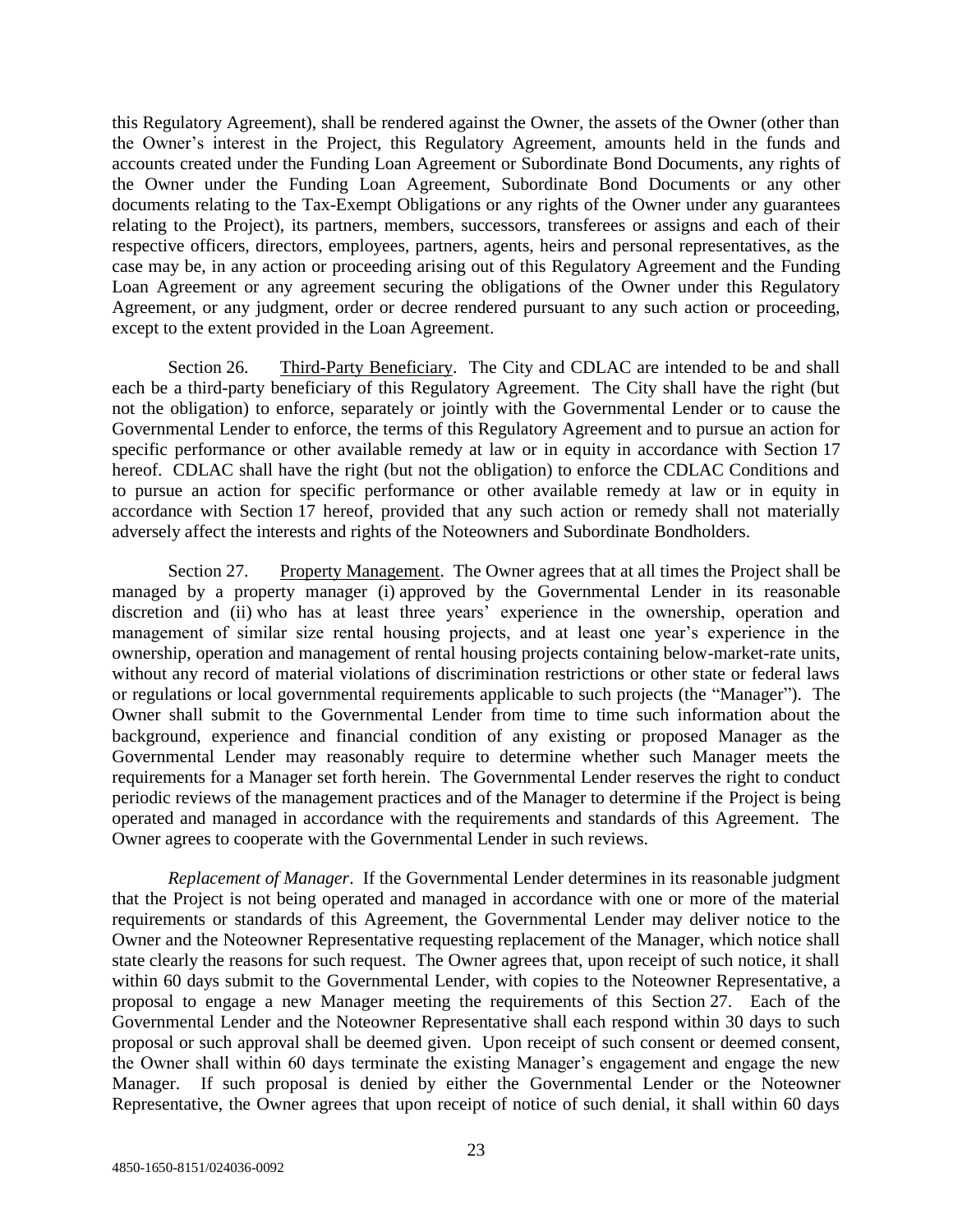submit to the Governmental Lender, with copies to the Noteowner Representative, a proposal to engage another new Manager meeting the requirements of this Section 27, subject to the Governmental Lender's and Noteowner Representative's consent or deemed consent pursuant to the terms hereof.

Notwithstanding any other provision of this Section 27 to the contrary, the Noteowner Representative may at any time by written instruction to the Governmental Lender and the Owner deny the Governmental Lender's request for a replacement Manager and direct that the existing Manager be retained.

Section 28. Requirements of CDLAC. In addition to other requirements set forth herein and to the extent not prohibited by the requirements set forth in Sections 4 through 6 hereof, the Owner hereby agrees to comply with each of the requirements of CDLAC set forth in this Section 28, as follows:

(a) The Owner shall comply with the CDLAC Resolution attached hereto as Exhibit E and the CDLAC Conditions set forth in Exhibit A thereto (collectively, the "CDLAC Conditions"), which conditions are incorporated herein by reference and made a part hereof. The Owner will prepare and submit to the Governmental Lender, not later than February 1 of each year, until the Project is completed, and on February 1 every three years thereafter until the end of the Compliance Period, a Certificate of Compliance II for Qualified Residential Rental Projects, in substantially the form required or otherwise provided by CDLAC from time to time, executed by an authorized representative of the Owner. Such Certificate of Compliance II for Qualified Residential Rental Projects shall be shall be prepared pursuant to the terms of the CDLAC Conditions. Additionally, the Owner will prepare and submit to the Governmental Lender, a Certificate of Completion, in substantially the form required or otherwise provided by CDLAC from time to time, executed by an authorized representative of the Owner certifying among other things to the substantial completion of the Project. Compliance with the terms of the CDLAC Conditions not contained within this Regulatory Agreement, but referred to in the CDLAC Conditions are the responsibility of the Owner to report to the Governmental Lender.

(b) The Owner acknowledges that the Governmental Lender and the Administrator shall monitor the Owner's compliance with the terms of the CDLAC Conditions. The Owner acknowledges that the Governmental Lender will prepare and submit to CDLAC, not later than March 1 of each year, until the Project is completed, and on March 1 every three years thereafter until the end of the Compliance Period, a Self-Certification Certificate in the form provided by CDLAC. The Owner will cooperate fully with the Governmental Lender in connection with such monitoring and reporting requirements.

(c) Except as otherwise provided in Section 13 of this Regulatory Agreement, this Regulatory Agreement shall terminate on the date 55 years after the date on which at least fifty percent (50%) of the units in the Project are first occupied or otherwise after the commencement of the Qualified Project Period.

(d) The Owner shall notify CDLAC in writing of: (i) any change in ownership of the Project, (ii) any change in the Governmental Lender, (iii) any change in the name of the Project or the Manager; (iv) any material default under the Funding Loan Agreement, the Loan Agreement or this Regulatory Agreement, including, but not limited to, such defaults associated with the Tax-Exempt status of the Tax-Exempt Obligations, and the income and rental requirements as provided in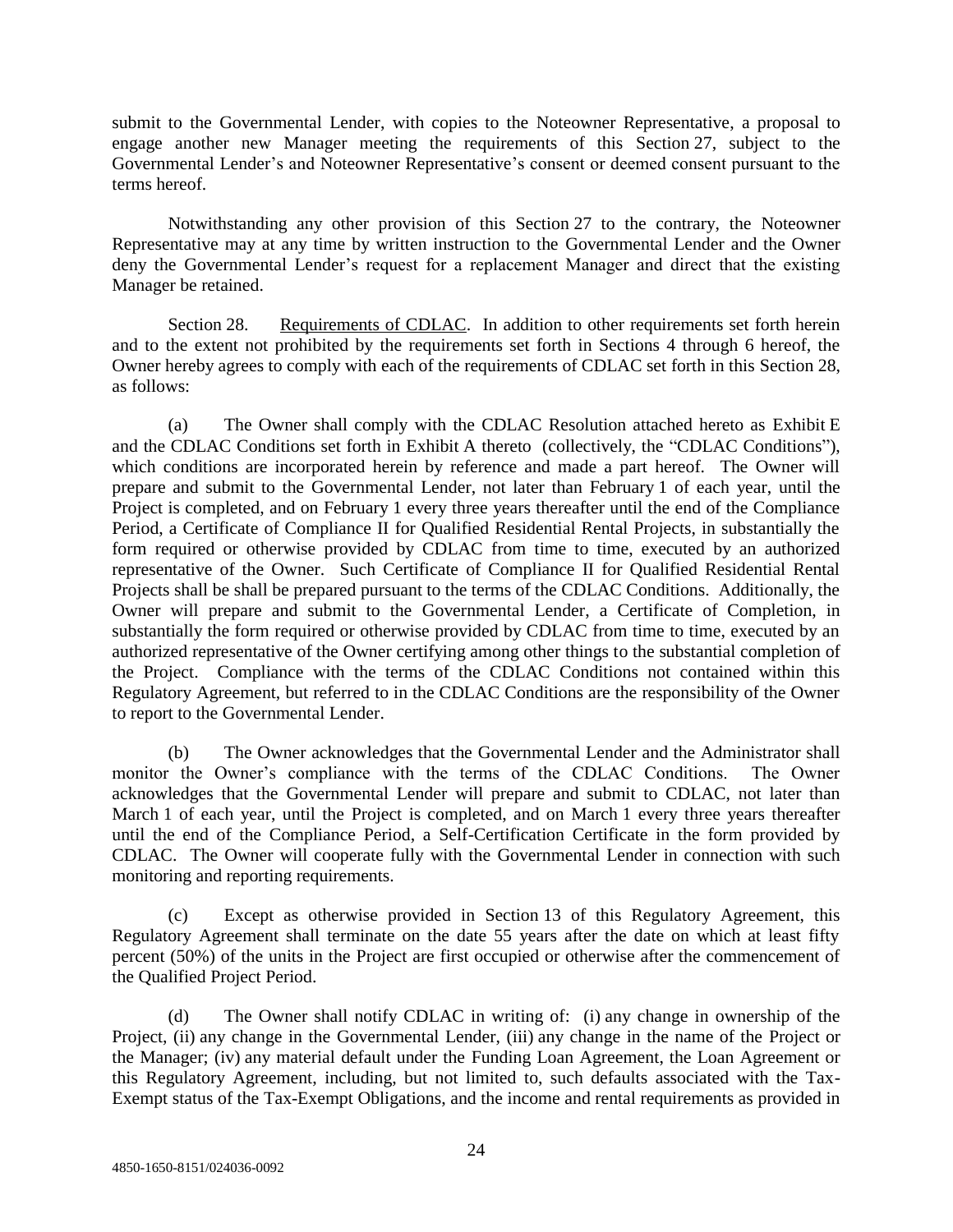Sections 4 and 6 hereof and the CDLAC Conditions; or (v) termination of this Regulatory Agreement.

(e) CDLAC shall have the right, but not the obligation, to deliver revised CDLAC Conditions to the Owner after the Closing Date, at any time; that are not more restrictive than the original CDLAC Conditions; provided however, that, with the prior written consent of the Noteowner Representative, which will not be unreasonably withheld: (i) any changes in the terms and conditions of the CDLAC Conditions prior to the recordation against the Project in the real property records of the County of a regulatory agreement between Owner and TCAC ("TCAC Regulatory Agreement") shall be limited to such changes as are necessary to correct any factual errors or to otherwise conform the CDLAC Conditions to any change in facts or circumstances applicable to the Owner or the Project; and (ii) after recordation of the TCAC Regulatory Agreement, any changes in the terms and conditions of the CDLAC Conditions shall be limited to such changes as are necessary to conform Items 1, 6, 7, 10, 11, 12, 14, 15, 16, 18, 19, 20, 21, 22, 23, 24, 25 and/or 26 of Exhibit A to the CDLAC Conditions to any change in terms and conditions requested by Owner and approved by CDLAC. The Owner shall record or cause to be recorded in the real property records of the County an amendment to this Regulatory Agreement containing such revised CDLAC Conditions, executed by the parties hereto or their successor in title and pay any expenses in connection therewith. The Owner shall provide CDLAC with a copy of that recorded amendment reflecting the revised CDLAC Conditions.

Any of the foregoing requirements of the CDLAC contained in this Section 28 may be expressly waived by CDLAC, in its sole discretion, in writing, but (i) no waiver by CDLAC of any requirement of this Section 28 shall, or shall be deemed to, extend to or affect any other provision of this Regulatory Agreement except to the extent the Governmental Lender has received an opinion of Tax Counsel that any such provision is not required by the Housing Law and may be waived without adversely affecting the exclusion from gross income of interest on the Tax-Exempt Obligations for federal income tax purposes; and (ii) any requirement of this Section 28 shall be void and of no force and effect if the Governmental Lender and the Owner receive a written opinion of Tax Counsel to the effect that compliance with any such requirement would cause interest on the Tax-Exempt Obligations to cease to be Tax-Exempt or to the effect that compliance with such requirement would be in conflict with the Housing Law or any other state or federal law.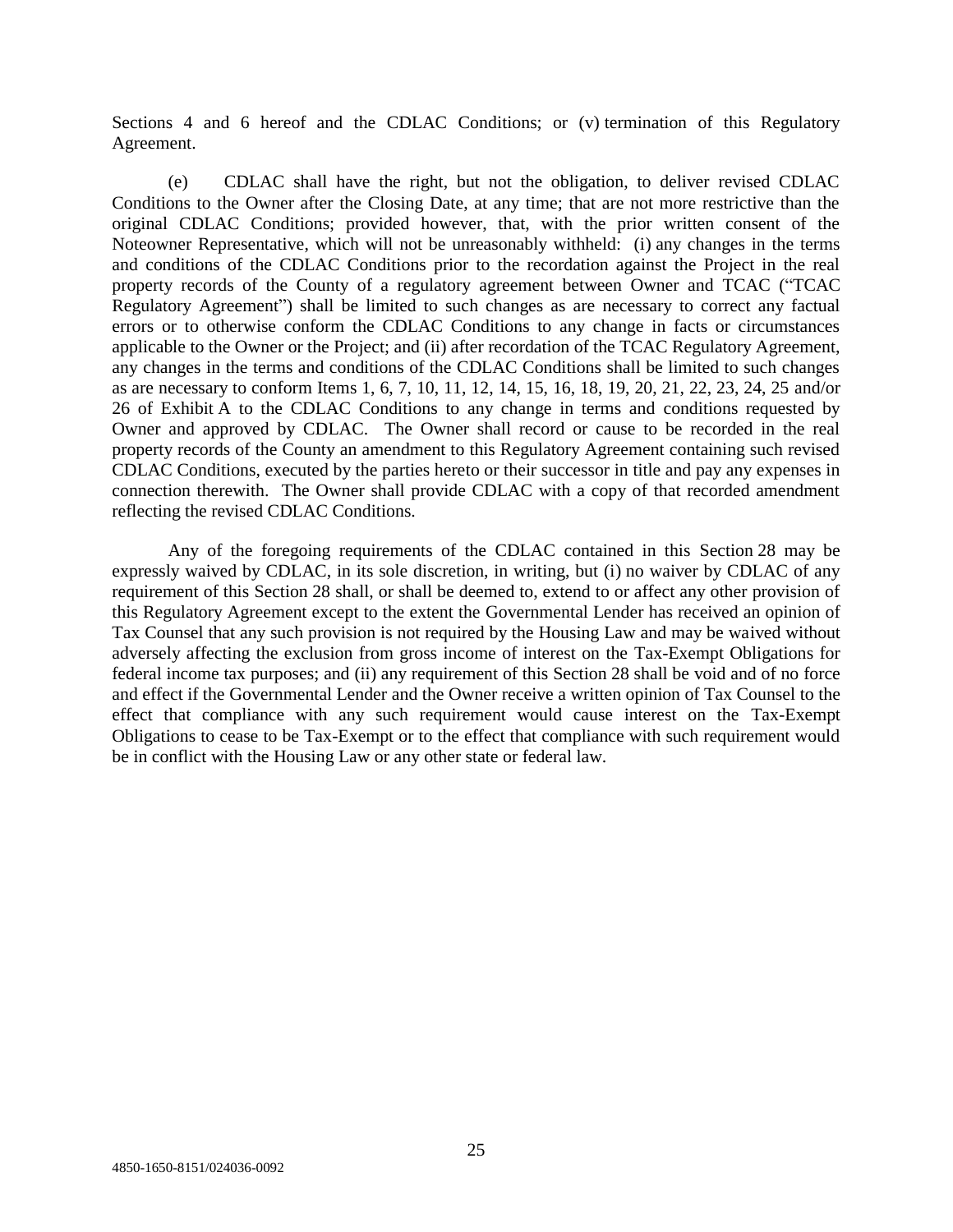IN WITNESS WHEREOF, the Governmental Lender and the Owner have executed this Regulatory Agreement by duly authorized representatives, all as of the date first above written.

# **CHULA VISTA HOUSING AUTHORITY**

By:

Director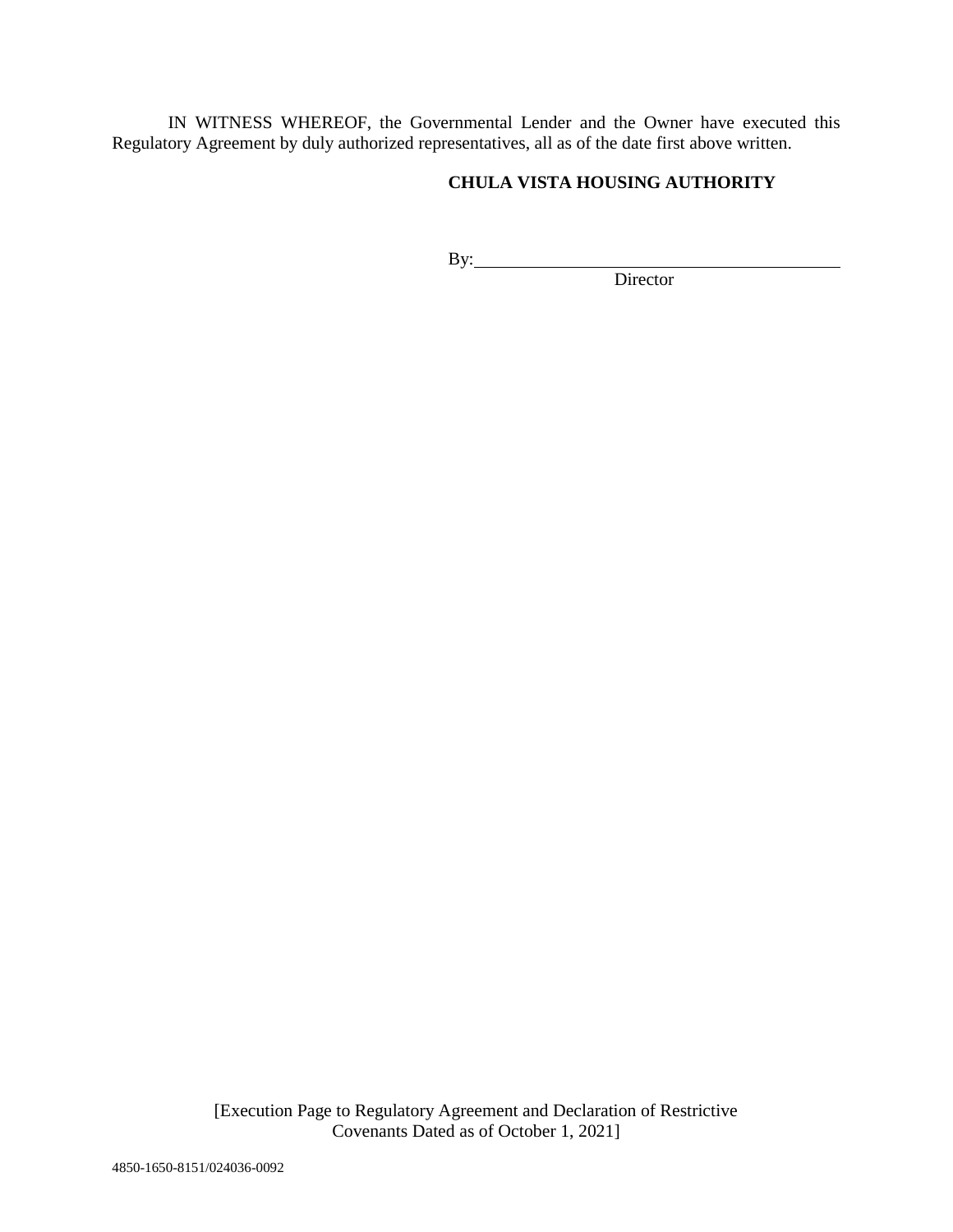### **MILLENIA II CIC, LP**,

a California limited partnership

By: Pacific Southwest Community Development Corporation, a California nonprofit public benefit corporation, its Managing General Partner

By:

Juan P. Arroyo, Executive Vice President

- By: CIC Millenia II, LLC, a California limited liability company, its Administrative General Partner
	- By: Chelsea Investment Corporation, a California corporation, its Manager

By:

Cheri Hoffman, President

[Execution Page to Regulatory Agreement and Declaration of Restrictive Covenants Dated as of October 1, 2021]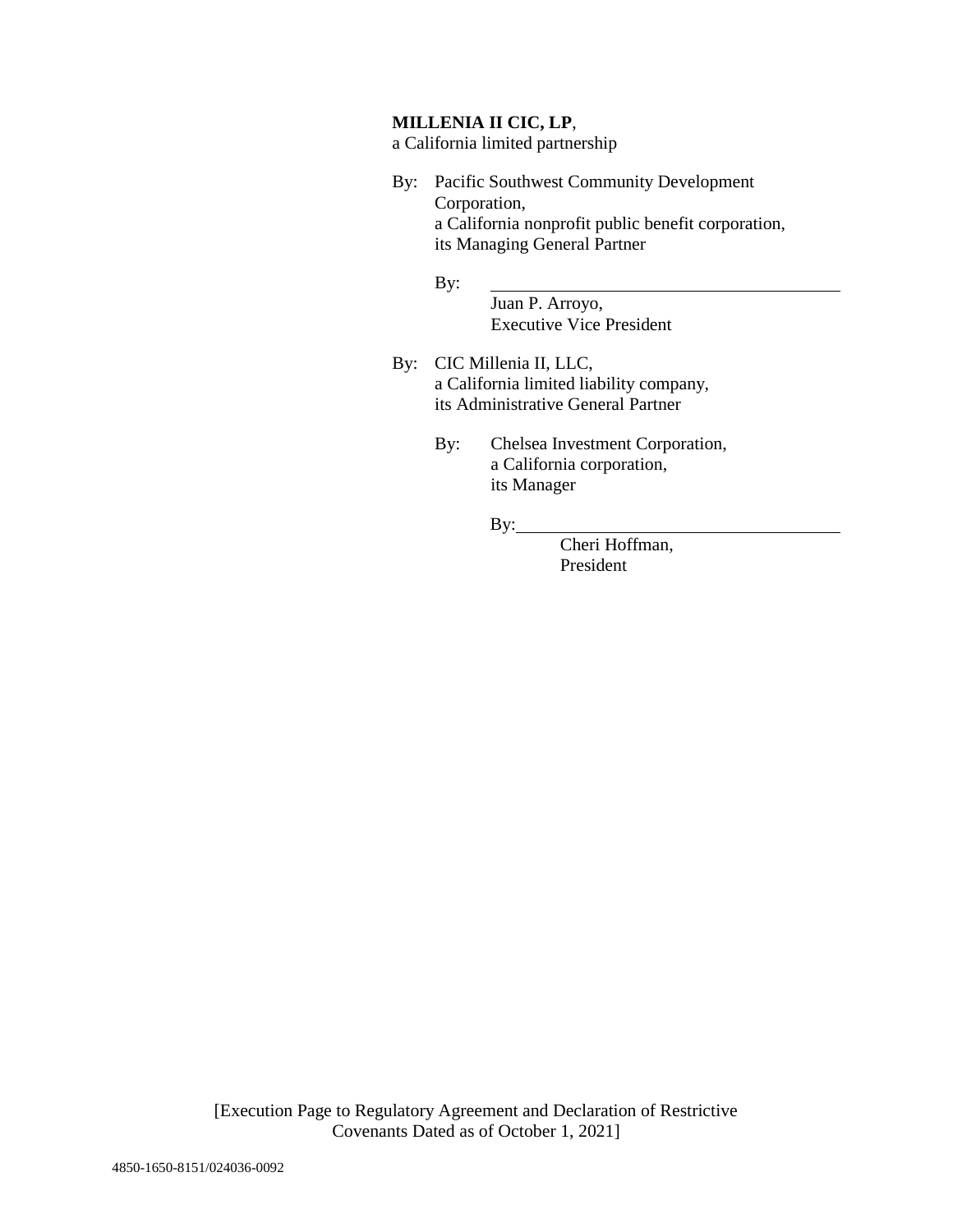## **EXHIBIT A**

# **DESCRIPTION OF REAL PROPERTY**

Real property in the City of Chula Vista, County of San Diego, State of California, described as follows: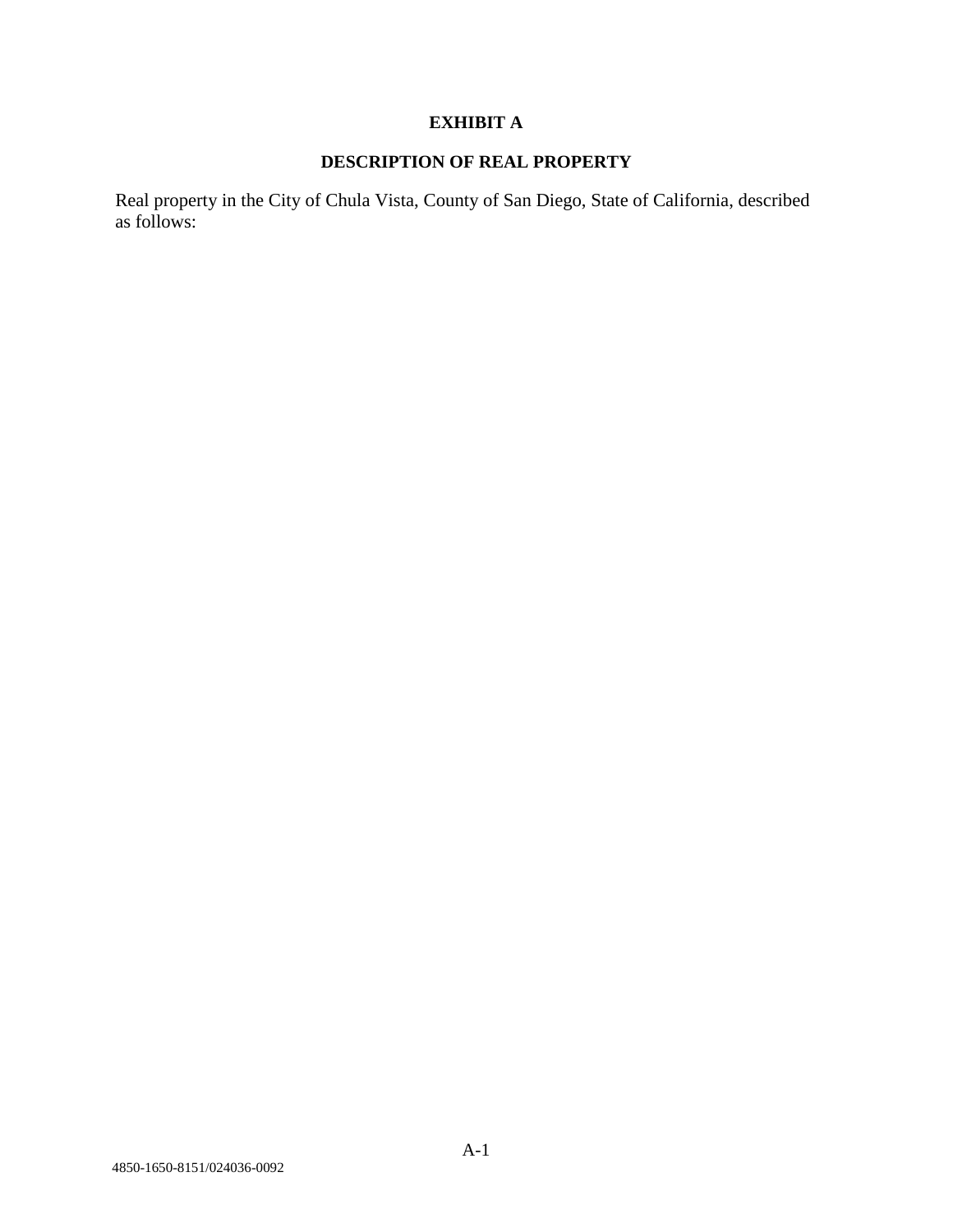## **EXHIBIT B**

**FORM OF INCOME CERTIFICATION**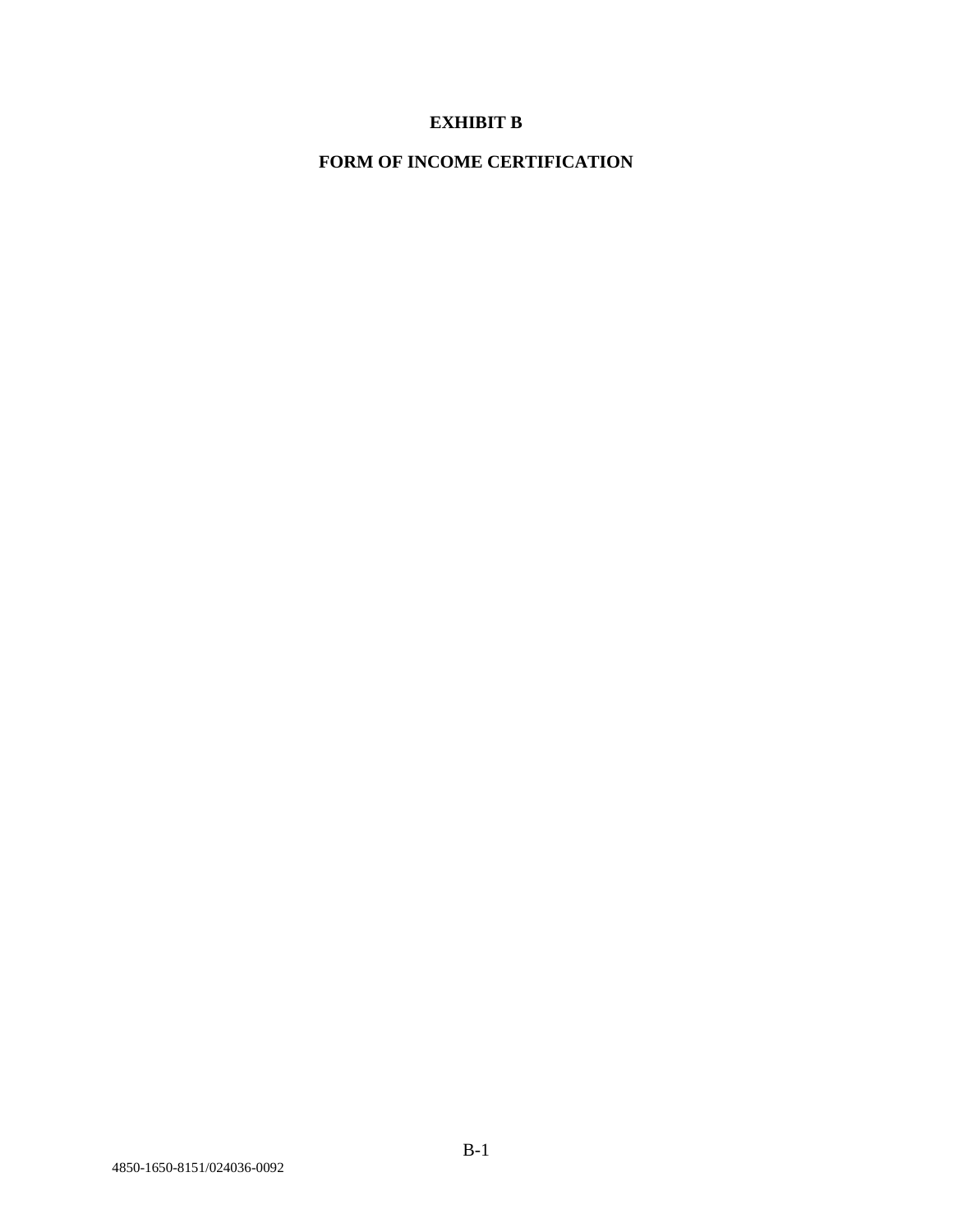#### **EXHIBIT C**

#### **FORM OF CERTIFICATE OF CONTINUING PROGRAM COMPLIANCE**

The undersigned, \_\_\_\_\_\_\_\_\_\_\_\_\_\_\_\_\_\_\_\_, being duly authorized to execute this certificate on behalf of MILLENIA II CIC, LP (the "Owner"), hereby represents and warrants that:

1. The undersigned has read and is thoroughly familiar with the provisions of the following documents associated with the Owner's participation in the Chula Vista Housing Authority's (the "Governmental Lender") Multifamily Housing Revenue Note (Columba Apartments), 2021 Series A-1, and the Governmental Lender's Multifamily Housing Revenue Bonds Subordinate Series A-3, such documents including:

(a) the Regulatory Agreement and Declaration of Restrictive Covenants (the "Regulatory Agreement") dated as of October 1, 2021 between the Owner and the Governmental Lender;

(b) the Tax-Exempt Note executed and delivered from the Owner to the Governmental Lender representing the Owner's obligation to repay the Loan, and the Subordinate Note executed and delivered from the Owner to the Governmental Lender representing the Owner's obligation to repay the Subordinate Loan.

2. As of the date of this certificate, the following percentages of residential units in the Project (i) are occupied by Very Low Income Tenants and Low Income Tenants (as such terms are defined in the Regulatory Agreement) or (ii) are currently vacant and being held available for such occupancy and have been so held continuously since the date a Very Low Income Tenant and Low Income Tenant vacated such unit; as indicated:

|                                                                                                     |              | <b>Studio</b> | <b>Bedroom</b> | $\mathbf{2}$<br><b>Bedrooms</b> | 3<br><b>Bedrooms</b> | <b>Total</b> |
|-----------------------------------------------------------------------------------------------------|--------------|---------------|----------------|---------------------------------|----------------------|--------------|
| Occupied by Very Low<br>Income Tenants:                                                             | % Unit Nos.: |               |                |                                 |                      |              |
| Held vacant for<br>occupancy continuously<br>since last occupied by a<br>Very Low Income<br>Tenant: | % Unit Nos.: |               |                |                                 |                      |              |
|                                                                                                     |              | <b>Studio</b> | <b>Bedroom</b> | <b>Bedrooms</b>                 | 3<br><b>Bedrooms</b> | <b>Total</b> |
| Occupied by Low Income<br>Tenants:                                                                  | % Unit Nos.: |               |                |                                 |                      |              |
| Held vacant for<br>occupancy continuously<br>since last occupied by a<br>Low Income Tenant:         | % Unit Nos.: |               |                |                                 |                      |              |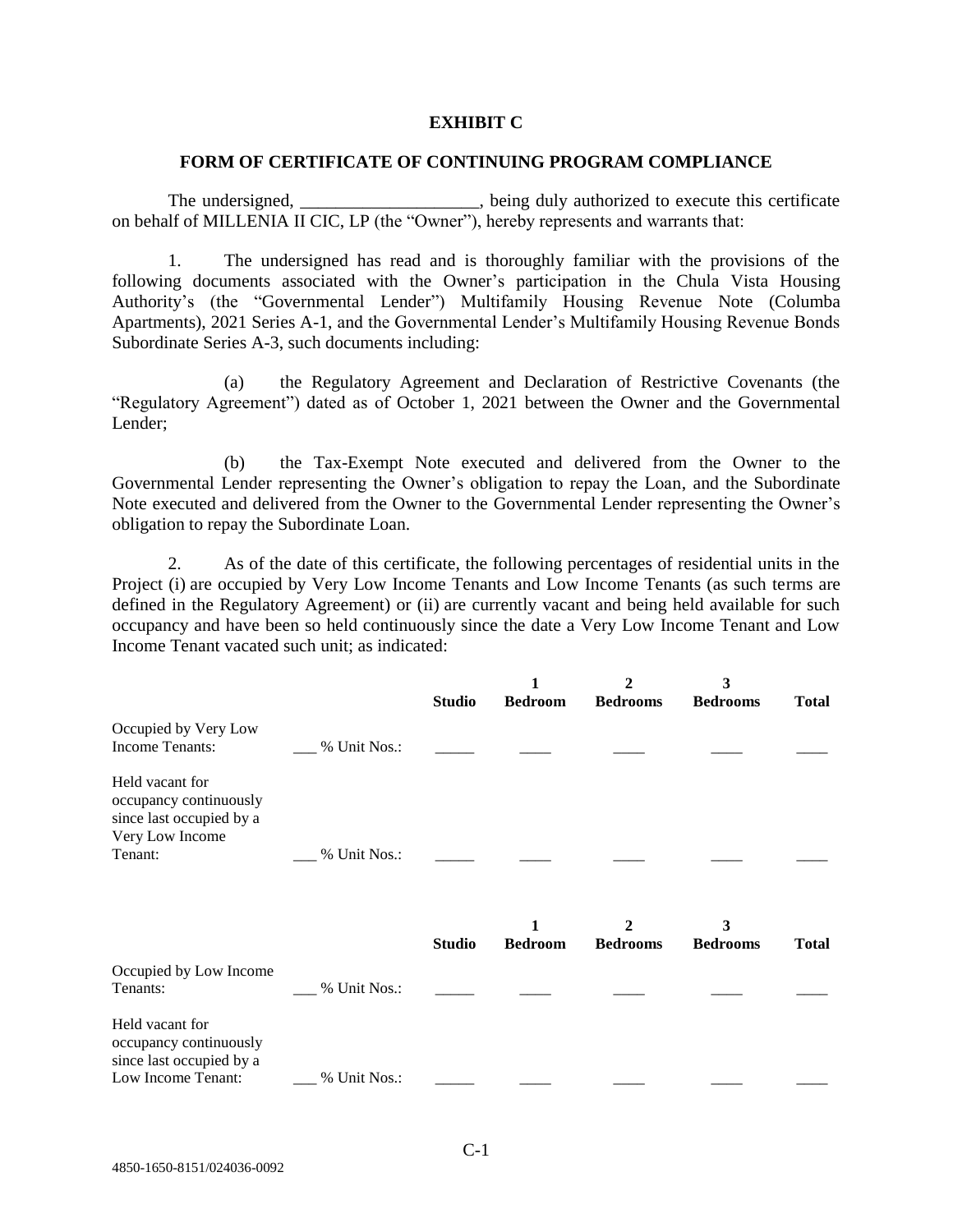3. The Owner hereby certifies that the Owner is not in default under any of the terms of the above documents and no event has occurred which, with the passage of time, would constitute an event of default thereunder, with the exception of the following [state actions being taken to remedy default].

> MILLENIA II CIC, LP, a California limited partnership

By:

Its: